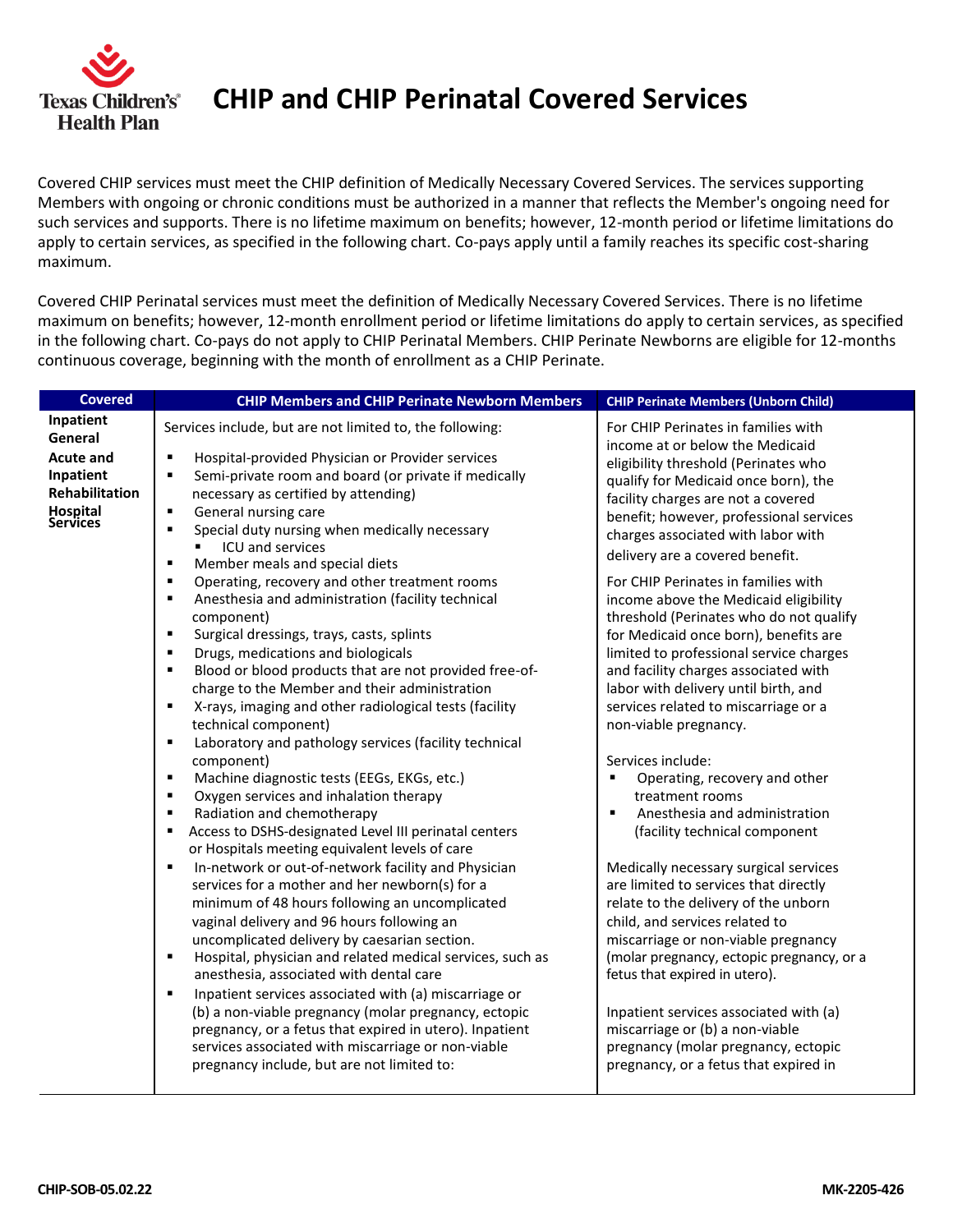| <b>Covered Benefit</b>             | <b>CHIP Members and CHIP Perinate Newborn Members</b>                                                                                                                                                                                                                                                                                                                                                                                                                                                                                                                                                                                                                                                                                                                                                                                                                                                                                                                                                                                                                                                                                                                                                                                                                                                                                                                                                                     | <b>CHIP Perinate Members (Unborn Child)</b>                                                                                                                                                                                                                                                                                                                            |
|------------------------------------|---------------------------------------------------------------------------------------------------------------------------------------------------------------------------------------------------------------------------------------------------------------------------------------------------------------------------------------------------------------------------------------------------------------------------------------------------------------------------------------------------------------------------------------------------------------------------------------------------------------------------------------------------------------------------------------------------------------------------------------------------------------------------------------------------------------------------------------------------------------------------------------------------------------------------------------------------------------------------------------------------------------------------------------------------------------------------------------------------------------------------------------------------------------------------------------------------------------------------------------------------------------------------------------------------------------------------------------------------------------------------------------------------------------------------|------------------------------------------------------------------------------------------------------------------------------------------------------------------------------------------------------------------------------------------------------------------------------------------------------------------------------------------------------------------------|
|                                    | ■ dilation and curettage (D&C) procedures;<br>appropriate provider-administered medications;<br>ultrasounds, and<br>٠<br>histological examination of tissue samples.<br>٠<br>Surgical implants<br>Other artificial aids including surgical implants<br>$\blacksquare$<br>Inpatient services for a mastectomy and breast<br>$\blacksquare$<br>reconstruction include:<br>all stages of reconstruction on the affected breast;<br>external breast prosthesis for the breast(s) on<br>which medically necessary mastectomy<br>procedure(s) have been performed<br>surgery and reconstruction on the other breast to<br>٠<br>produce symmetrical appearance; and<br>treatment of physical complications from the<br>٠<br>mastectomy and treatment of lymphedemas.<br>Implantable devices are covered under Inpatient and<br>$\blacksquare$<br>Outpatient services and do not count towards the DME<br>12-month period limit<br>Pre-surgical or post-surgical orthodontic services for<br>medically necessary treatment of craniofacial anomalies<br>requiring surgical intervention and delivered as part of a<br>proposed and clearly outlined treatment plan to treat:<br>• cleft lip and/or palate; or<br>severe traumatic skeletal and/or congenital<br>craniofacial deviations; or<br>severe facial asymmetry secondary to skeletal defects,<br>congenital syndromal conditions and/or tumor growth or<br>its treatment. | utero) are a covered benefit. Inpatient<br>services associated with miscarriage or<br>non-viable pregnancy include, but are<br>not limited to:<br>dilation and curettage (D&C)<br>$\blacksquare$<br>procedures;<br>$\blacksquare$<br>appropriate provider-administered<br>medications;<br>ultrasounds, and<br>٠<br>histological examination of tissue<br>٠<br>samples. |
| <b>Skilled Nursing</b>             |                                                                                                                                                                                                                                                                                                                                                                                                                                                                                                                                                                                                                                                                                                                                                                                                                                                                                                                                                                                                                                                                                                                                                                                                                                                                                                                                                                                                                           | Not a covered benefit.                                                                                                                                                                                                                                                                                                                                                 |
| <b>Facilities</b>                  | Services include, but are not limited to, the following:                                                                                                                                                                                                                                                                                                                                                                                                                                                                                                                                                                                                                                                                                                                                                                                                                                                                                                                                                                                                                                                                                                                                                                                                                                                                                                                                                                  |                                                                                                                                                                                                                                                                                                                                                                        |
| (Includes<br>Rehabilitation        | Semi-private room and board<br>٠<br>٠                                                                                                                                                                                                                                                                                                                                                                                                                                                                                                                                                                                                                                                                                                                                                                                                                                                                                                                                                                                                                                                                                                                                                                                                                                                                                                                                                                                     |                                                                                                                                                                                                                                                                                                                                                                        |
| Hospitals)                         | Regular nursing services<br><b>Rehabilitation services</b><br>٠                                                                                                                                                                                                                                                                                                                                                                                                                                                                                                                                                                                                                                                                                                                                                                                                                                                                                                                                                                                                                                                                                                                                                                                                                                                                                                                                                           |                                                                                                                                                                                                                                                                                                                                                                        |
|                                    | Medical supplies and use of appliances and equipment<br>$\blacksquare$                                                                                                                                                                                                                                                                                                                                                                                                                                                                                                                                                                                                                                                                                                                                                                                                                                                                                                                                                                                                                                                                                                                                                                                                                                                                                                                                                    |                                                                                                                                                                                                                                                                                                                                                                        |
|                                    | furnished by the facility                                                                                                                                                                                                                                                                                                                                                                                                                                                                                                                                                                                                                                                                                                                                                                                                                                                                                                                                                                                                                                                                                                                                                                                                                                                                                                                                                                                                 |                                                                                                                                                                                                                                                                                                                                                                        |
| <b>Outpatient Hospital,</b>        | Services include, but are not limited to, the following services                                                                                                                                                                                                                                                                                                                                                                                                                                                                                                                                                                                                                                                                                                                                                                                                                                                                                                                                                                                                                                                                                                                                                                                                                                                                                                                                                          | Services include, the following services                                                                                                                                                                                                                                                                                                                               |
| Comprehensive<br><b>Outpatient</b> | provided in a hospital clinic or emergency room, a clinic or                                                                                                                                                                                                                                                                                                                                                                                                                                                                                                                                                                                                                                                                                                                                                                                                                                                                                                                                                                                                                                                                                                                                                                                                                                                                                                                                                              | provided in a hospital clinic or emergency<br>room, a clinic or health center, hospital-                                                                                                                                                                                                                                                                               |
| Rehabilitation                     | health center, hospital-based emergency department or an                                                                                                                                                                                                                                                                                                                                                                                                                                                                                                                                                                                                                                                                                                                                                                                                                                                                                                                                                                                                                                                                                                                                                                                                                                                                                                                                                                  | based emergency department or an                                                                                                                                                                                                                                                                                                                                       |
| <b>Hospital, Clinic</b>            | ambulatory health care setting:                                                                                                                                                                                                                                                                                                                                                                                                                                                                                                                                                                                                                                                                                                                                                                                                                                                                                                                                                                                                                                                                                                                                                                                                                                                                                                                                                                                           | ambulatory health care setting:                                                                                                                                                                                                                                                                                                                                        |
| (Including Health                  | X-ray, imaging, and radiological tests (technical                                                                                                                                                                                                                                                                                                                                                                                                                                                                                                                                                                                                                                                                                                                                                                                                                                                                                                                                                                                                                                                                                                                                                                                                                                                                                                                                                                         | X-ray, imaging, and radiological                                                                                                                                                                                                                                                                                                                                       |
| Center) and                        | component)                                                                                                                                                                                                                                                                                                                                                                                                                                                                                                                                                                                                                                                                                                                                                                                                                                                                                                                                                                                                                                                                                                                                                                                                                                                                                                                                                                                                                | tests (technical component)                                                                                                                                                                                                                                                                                                                                            |
| <b>Ambulatory Health</b>           | Laboratory and pathology services (technical<br>٠                                                                                                                                                                                                                                                                                                                                                                                                                                                                                                                                                                                                                                                                                                                                                                                                                                                                                                                                                                                                                                                                                                                                                                                                                                                                                                                                                                         | Laboratory and pathology services<br>$\blacksquare$<br>(technical component)                                                                                                                                                                                                                                                                                           |
| <b>Care Center</b>                 | component)<br>Machine diagnostic tests<br>٠                                                                                                                                                                                                                                                                                                                                                                                                                                                                                                                                                                                                                                                                                                                                                                                                                                                                                                                                                                                                                                                                                                                                                                                                                                                                                                                                                                               | Machine diagnostic tests<br>$\blacksquare$                                                                                                                                                                                                                                                                                                                             |
|                                    | Ambulatory surgical facility services<br>٠                                                                                                                                                                                                                                                                                                                                                                                                                                                                                                                                                                                                                                                                                                                                                                                                                                                                                                                                                                                                                                                                                                                                                                                                                                                                                                                                                                                | $\blacksquare$<br>Drugs, medications and biologicals                                                                                                                                                                                                                                                                                                                   |
|                                    | Drugs, medications and biologicals                                                                                                                                                                                                                                                                                                                                                                                                                                                                                                                                                                                                                                                                                                                                                                                                                                                                                                                                                                                                                                                                                                                                                                                                                                                                                                                                                                                        | that are medically necessary                                                                                                                                                                                                                                                                                                                                           |
|                                    | Casts, splints, dressings                                                                                                                                                                                                                                                                                                                                                                                                                                                                                                                                                                                                                                                                                                                                                                                                                                                                                                                                                                                                                                                                                                                                                                                                                                                                                                                                                                                                 | prescription and injection drugs.                                                                                                                                                                                                                                                                                                                                      |
|                                    | Preventive health services                                                                                                                                                                                                                                                                                                                                                                                                                                                                                                                                                                                                                                                                                                                                                                                                                                                                                                                                                                                                                                                                                                                                                                                                                                                                                                                                                                                                | Outpatient services associated with<br>٠<br>(a) miscarriage or (b) a non-                                                                                                                                                                                                                                                                                              |
|                                    | Physical, occupational and speech therapy<br>Renal dialysis<br>٠                                                                                                                                                                                                                                                                                                                                                                                                                                                                                                                                                                                                                                                                                                                                                                                                                                                                                                                                                                                                                                                                                                                                                                                                                                                                                                                                                          |                                                                                                                                                                                                                                                                                                                                                                        |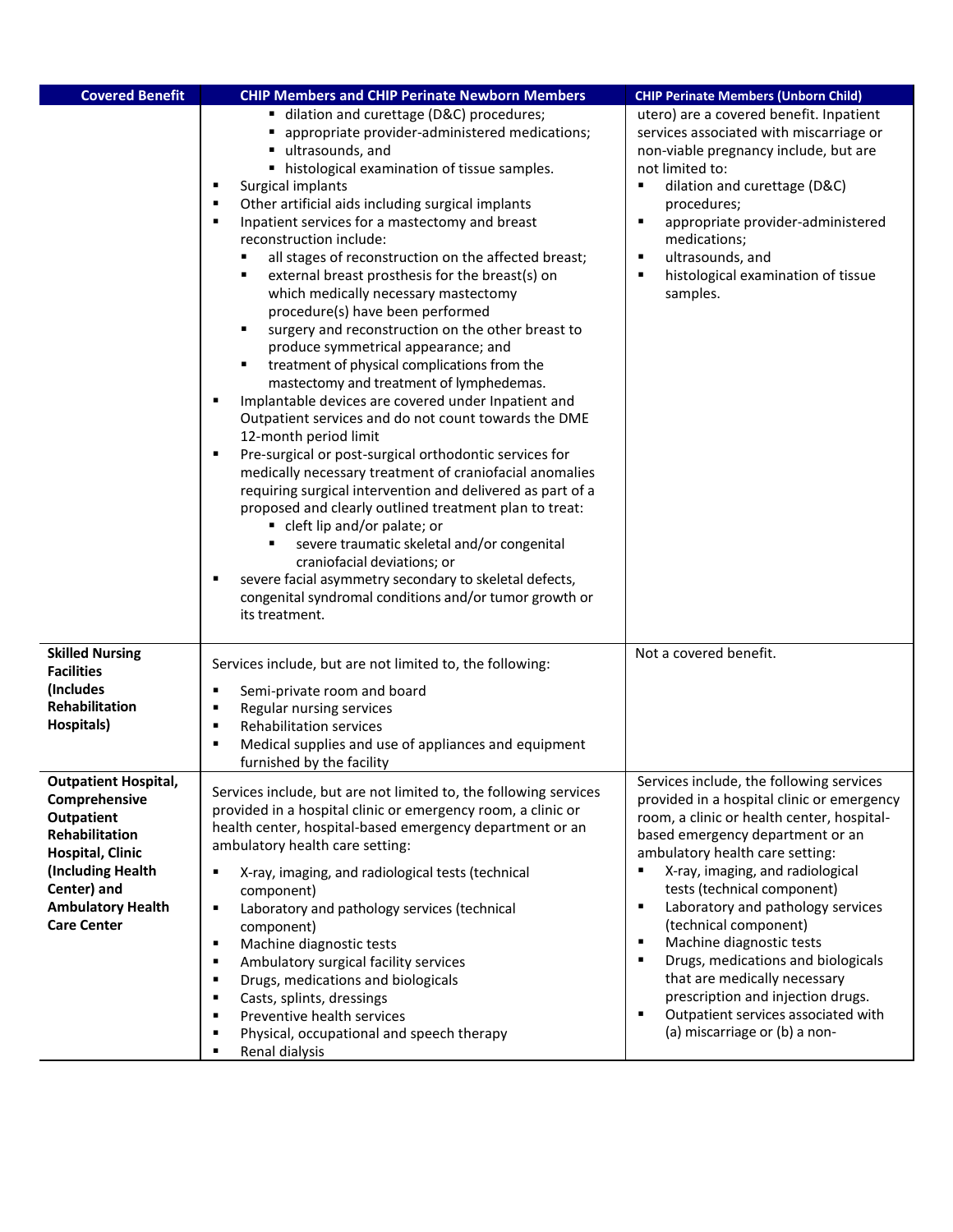| <b>Covered Benefit</b>               | <b>CHIP Members and CHIP Perinate Newborn Members</b>                                                                                                                                                                                                                                                                                                                                                                                                                                                                                                                                                                                                                                                                                                                                                                                                                                                                                                                                                                                                                                                                                                                                                                                                                                                                                                                                                                                                                                                                                                                                                                                                                                                                                                                                                                                                                                                                                                                                                                                                                                                              | <b>CHIP Perinate Members (Unborn Child)</b>                                                                                                                                                                                                                                                                                                                                                                                                                                                                                                                                                                                                                                                                                                                                                                                                                                                                                                                                                                                                                                                                                                                                                                                                                                                                                                                                                                                                                                                                                                                                                                                                                                                                                          |
|--------------------------------------|--------------------------------------------------------------------------------------------------------------------------------------------------------------------------------------------------------------------------------------------------------------------------------------------------------------------------------------------------------------------------------------------------------------------------------------------------------------------------------------------------------------------------------------------------------------------------------------------------------------------------------------------------------------------------------------------------------------------------------------------------------------------------------------------------------------------------------------------------------------------------------------------------------------------------------------------------------------------------------------------------------------------------------------------------------------------------------------------------------------------------------------------------------------------------------------------------------------------------------------------------------------------------------------------------------------------------------------------------------------------------------------------------------------------------------------------------------------------------------------------------------------------------------------------------------------------------------------------------------------------------------------------------------------------------------------------------------------------------------------------------------------------------------------------------------------------------------------------------------------------------------------------------------------------------------------------------------------------------------------------------------------------------------------------------------------------------------------------------------------------|--------------------------------------------------------------------------------------------------------------------------------------------------------------------------------------------------------------------------------------------------------------------------------------------------------------------------------------------------------------------------------------------------------------------------------------------------------------------------------------------------------------------------------------------------------------------------------------------------------------------------------------------------------------------------------------------------------------------------------------------------------------------------------------------------------------------------------------------------------------------------------------------------------------------------------------------------------------------------------------------------------------------------------------------------------------------------------------------------------------------------------------------------------------------------------------------------------------------------------------------------------------------------------------------------------------------------------------------------------------------------------------------------------------------------------------------------------------------------------------------------------------------------------------------------------------------------------------------------------------------------------------------------------------------------------------------------------------------------------------|
| ٠<br>٠<br>٠<br>٠<br>٠<br>٠<br>٠<br>٠ | Respiratory services<br>Radiation and chemotherapy<br>Blood or blood products that are not provided free-of-<br>charge to the Member and the administration of these<br>products<br>Outpatient services associated with (a) miscarriage or (b) a<br>non-viable pregnancy (molar pregnancy, ectopic<br>pregnancy, or a fetus that expired in utero). Outpatient<br>services associated with miscarriage or non-viable<br>pregnancy include, but are not limited to:<br>dilation and curettage (D&C) procedures;<br>appropriate provider-administered<br>٠<br>medications;<br>ultrasounds, and<br>٠<br>Ė<br>histological examination of tissue samples.<br>Facility and related medical services, such as<br>anesthesia, associated with dental care, when<br>provided in a licensed ambulatory surgical facility.<br>Surgical implants<br>Other artificial aids including surgical implants<br>Outpatient services provided at an outpatient hospital<br>and ambulatory health care center for a mastectomy and<br>breast reconstruction as clinically appropriate, include:<br>all stages of reconstruction on the affected breast;<br>external breast prosthesis for the breast(s) on<br>٠<br>which medically necessary mastectomy<br>procedure(s) have been performed<br>П<br>surgery and reconstruction on the other breast to<br>produce symmetrical appearance; and<br>treatment of physical complications from the<br>٠<br>mastectomy and treatment of lymphedemas.<br>Implantable devices are covered under Inpatient and<br>Outpatient services and do not count towards the DME 12-<br>month period limit<br>Pre-surgical or post-surgical orthodontic services for<br>medically necessary treatment of craniofacial anomalies<br>requiring surgical intervention and delivered as part of a<br>proposed and clearly outlined treatment plan to treat:<br>cleft lip and/or palate; or<br>severe traumatic skeletal and/or congenital<br>craniofacial deviations; or<br>severe facial asymmetry secondary to skeletal defects,<br>congenital syndromal conditions and/or tumor growth or<br>its treatment. | viable pregnancy (molar<br>pregnancy, ectopic pregnancy, or a<br>fetus that expired in utero).<br>Outpatient services associated with<br>miscarriage or non-viable<br>pregnancy include, but are not<br>limited to:<br>٠<br>dilation and curettage (D&C)<br>procedures;<br>٠<br>appropriate provider-<br>administered medications;<br>ultrasounds, and<br>٠<br>histological examination of tissue<br>samples.<br>(1) Laboratory and radiological<br>services are limited to services that<br>directly relate to ante partum care<br>and/or the delivery of the covered<br>CHIP Perinate until birth.<br>(2) Ultrasound of the pregnant uterus<br>is a covered benefit when medically<br>indicated. Ultrasound may be indicated<br>for suspected genetic defects, high-risk<br>pregnancy, fetal growth retardation,<br>gestational age confirmation or<br>miscarriage or nonviable pregnancy.<br>(3) Amniocentesis, Cordocentesis, Fetal<br>Intrauterine Transfusion (FIUT) and<br>Ultrasonic Guidance for Cordocentesis,<br>FIUT are covered benefits with an<br>appropriate diagnosis.<br>(4) Laboratory tests are limited to:<br>nonstress testing, contraction, stress<br>testing, hemoglobin or hematocrit<br>repeated once a trimester and at 32-36<br>weeks of pregnancy; or complete blood<br>count (CBC), urinanalysis for protein and<br>glucose every visit, blood type and RH<br>antibody screen; repeat antibody screen<br>for Rh negative women at 28 weeks<br>followed by RHO immune globulin<br>administration if indicated; rubella<br>antibody titer, serology for syphilis,<br>hepatitis B surface antigen, cervical<br>cytology, pregnancy test, gonorrhea test,<br>urine culture, sickle cell test, tuberculosis |
|                                      |                                                                                                                                                                                                                                                                                                                                                                                                                                                                                                                                                                                                                                                                                                                                                                                                                                                                                                                                                                                                                                                                                                                                                                                                                                                                                                                                                                                                                                                                                                                                                                                                                                                                                                                                                                                                                                                                                                                                                                                                                                                                                                                    | (TB) test, human immunodeficiency virus<br>(HIV) antibody screen, Chlamydia test,<br>other laboratory tests not specified but<br>deemed medically                                                                                                                                                                                                                                                                                                                                                                                                                                                                                                                                                                                                                                                                                                                                                                                                                                                                                                                                                                                                                                                                                                                                                                                                                                                                                                                                                                                                                                                                                                                                                                                    |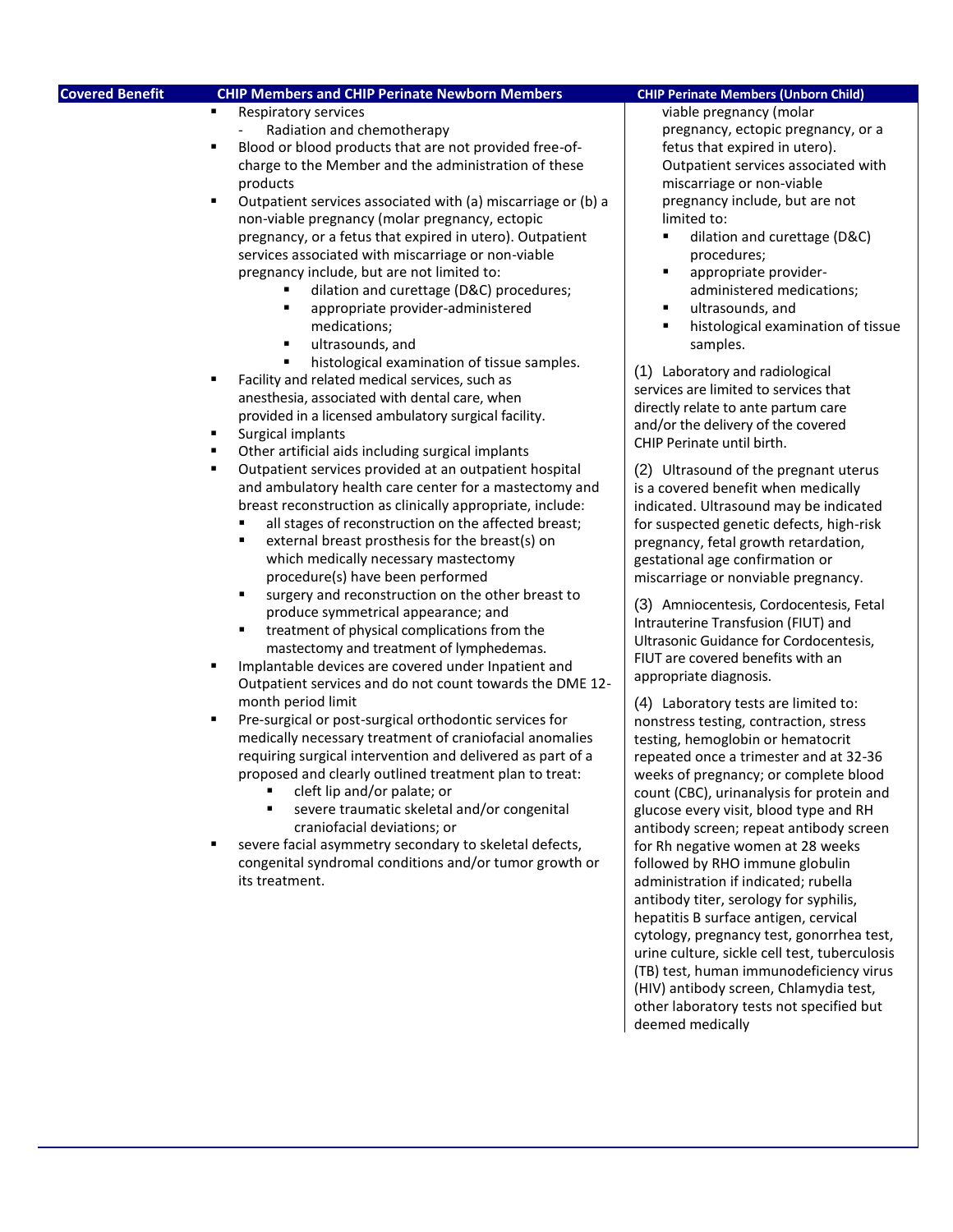| <b>Covered Benefit</b>                             | <b>CHIP Members and CHIP Perinate Newborn Members</b>                                                                                                              | <b>CHIP Perinate Members (Unborn Child)</b>                                                                                                                                                   |
|----------------------------------------------------|--------------------------------------------------------------------------------------------------------------------------------------------------------------------|-----------------------------------------------------------------------------------------------------------------------------------------------------------------------------------------------|
|                                                    |                                                                                                                                                                    | necessary, and multiple marker screens<br>for neural tube defects (if the client<br>initiates care between 16 and 20 weeks);<br>screen for gestational diabetes at 24-28                      |
|                                                    |                                                                                                                                                                    | weeks of pregnancy; other lab tests as<br>indicated by medical condition of client.                                                                                                           |
|                                                    |                                                                                                                                                                    | (5) Surgical services associated with<br>(a) miscarriage or (b) a non-viable<br>pregnancy (molar pregnancy, ectopic<br>pregnancy, or a fetus that expired in<br>utero) are a covered benefit. |
| Physician/ Physician                               | Services include, but are not limited to, the following:                                                                                                           | Services include, but are not limited to                                                                                                                                                      |
| <b>Extender</b><br>Professional<br><b>Services</b> | American Academy of Pediatrics recommended well-<br>child exams and preventive health services (including,<br>but not limited to, vision and hearing screening and | the following:<br>Medically necessary physician<br>п<br>services are limited to prenatal and<br>postpartum care and/or the                                                                    |
|                                                    | immunizations)                                                                                                                                                     | delivery of the covered unborn                                                                                                                                                                |
|                                                    | Physician office visits, inpatient and outpatient services<br>Laboratory, x-rays, imaging and pathology services,                                                  | child until birth<br>Physician office visits, inpatient<br>П                                                                                                                                  |
|                                                    | including technical component and/or professional                                                                                                                  | and outpatient services                                                                                                                                                                       |
|                                                    | interpretation                                                                                                                                                     | $\blacksquare$<br>Laboratory, x-rays, imaging and                                                                                                                                             |
|                                                    | Medications, biologicals and materials administered in<br>Physician's office                                                                                       | pathology services including<br>technical component and /or                                                                                                                                   |
|                                                    | Allergy testing, serum and injections                                                                                                                              | professional interpretation                                                                                                                                                                   |
|                                                    | Professional component (in/outpatient) of surgical                                                                                                                 | Ξ<br>Medically necessary medications,                                                                                                                                                         |
|                                                    | services, including:<br>Surgeons and assistant surgeons for surgical                                                                                               | biologicals and materials<br>administered in Physician's office                                                                                                                               |
|                                                    | procedures including appropriate follow-up care                                                                                                                    | Professional component<br>п                                                                                                                                                                   |
|                                                    | Administration of anesthesia by Physician (other                                                                                                                   | (in/outpatient) of surgical services,                                                                                                                                                         |
|                                                    | than surgeon) or CRNA<br>Second surgical opinions<br>٠                                                                                                             | including:<br>Surgeons and assistant                                                                                                                                                          |
|                                                    | Same-day surgery performed in a Hospital without<br>٠                                                                                                              | surgeons for surgical                                                                                                                                                                         |
|                                                    | an over-night stay                                                                                                                                                 | procedures directly related to                                                                                                                                                                |
|                                                    | Invasive diagnostic procedures such as<br>٠<br>endoscopic examinations                                                                                             | the labor with delivery of the<br>covered unborn child until                                                                                                                                  |
|                                                    | Hospital-based Physician services (including                                                                                                                       | hirth                                                                                                                                                                                         |
|                                                    | Physician-performed technical and interpretive                                                                                                                     | Administration of anesthesia                                                                                                                                                                  |
|                                                    | components)<br>٠                                                                                                                                                   | by Physician (other than                                                                                                                                                                      |
|                                                    | Physician and professional services for a mastectomy<br>and breast reconstruction include:                                                                         | surgeon) or CRNA<br>Invasive diagnostic procedures                                                                                                                                            |
|                                                    | all stages of reconstruction on the affected breast;                                                                                                               | directly related to the labor                                                                                                                                                                 |
|                                                    | external breast prosthesis for the breast(s) on                                                                                                                    | with delivery of the unborn                                                                                                                                                                   |
|                                                    | which medically necessary mastectomy<br>procedure(s) have been performed                                                                                           | child.<br>Surgical services associated                                                                                                                                                        |
|                                                    | surgery and reconstruction on the other breast to<br>٠                                                                                                             | with (a) miscarriage or (b) a                                                                                                                                                                 |
|                                                    | produce symmetrical appearance; and                                                                                                                                | non-viable pregnancy (molar                                                                                                                                                                   |
|                                                    | treatment of physical complications from the<br>٠                                                                                                                  | pregnancy, ectopic pregnancy,                                                                                                                                                                 |
|                                                    | mastectomy and treatment of lymphedemas.<br>In-network and out-of-network Physician services for a                                                                 | or a fetus that expired in<br>utero.)                                                                                                                                                         |
|                                                    | mother and her newborn(s) for a minimum of 48 hours                                                                                                                | Hospital-based Physician services<br>в                                                                                                                                                        |
|                                                    | following an uncomplicated vaginal delivery and 96                                                                                                                 | (including Physician performed                                                                                                                                                                |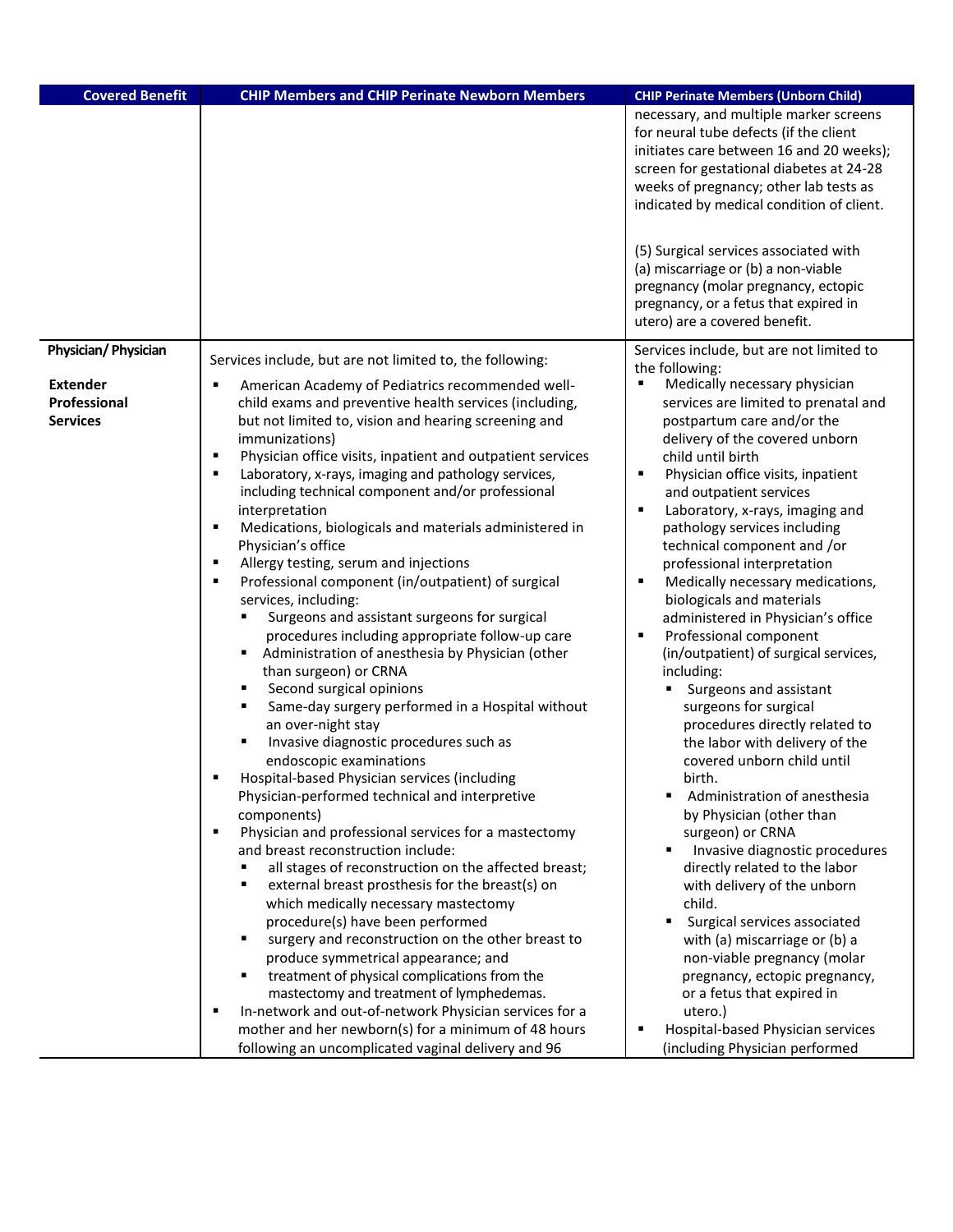| <b>Covered Benefit</b>                                                                            | <b>CHIP Members and CHIP Perinate Newborn Members</b>                                                                                                                                                                                                                                                                                                                                                                                                                                                                                                                                                                                                                                                                                                                                                                                                                                                                                                                                                                                                                                                                                                                                                     | <b>CHIP Perinate Members (Unborn Child)</b>                                                                                                                                                                                                                                                                                                                                                                                                                                                                                                                                                                                                                                                                                                                                                                                                                                                                                                                                                            |
|---------------------------------------------------------------------------------------------------|-----------------------------------------------------------------------------------------------------------------------------------------------------------------------------------------------------------------------------------------------------------------------------------------------------------------------------------------------------------------------------------------------------------------------------------------------------------------------------------------------------------------------------------------------------------------------------------------------------------------------------------------------------------------------------------------------------------------------------------------------------------------------------------------------------------------------------------------------------------------------------------------------------------------------------------------------------------------------------------------------------------------------------------------------------------------------------------------------------------------------------------------------------------------------------------------------------------|--------------------------------------------------------------------------------------------------------------------------------------------------------------------------------------------------------------------------------------------------------------------------------------------------------------------------------------------------------------------------------------------------------------------------------------------------------------------------------------------------------------------------------------------------------------------------------------------------------------------------------------------------------------------------------------------------------------------------------------------------------------------------------------------------------------------------------------------------------------------------------------------------------------------------------------------------------------------------------------------------------|
|                                                                                                   | hours following an uncomplicated delivery by<br>caesarian section.<br>Physician services associated with (a) miscarriage or<br>(b) a non-viable pregnancy (molar pregnancy, ectopic<br>pregnancy, or a fetus that expired in utero). Physician<br>services associated with miscarriage or non-viable<br>pregnancy include, but are not limited to:<br>dilation and curettage (D&C) procedures;<br>" appropriate provider-administered medications;<br>ultrasounds, and<br>histological examination of tissue samples.<br>Physician services medically necessary to support a<br>dentist providing dental services to a CHIP Member<br>such as general anesthesia or intravenous (IV)<br>sedation.<br>Pre-surgical or post-surgical orthodontic services for<br>medically necessary treatment of craniofacial<br>anomalies requiring surgical intervention and delivered<br>as part of a proposed and clearly outlined treatment<br>plan to treat:<br>cleft lip and/or palate; or<br>severe traumatic skeletal and/or congenital<br>٠<br>craniofacial deviations; or<br>severe facial asymmetry secondary to skeletal<br>defects, congenital syndromal conditions<br>and/or tumor growth or its treatment. | technical and interpretive<br>components)<br>Professional component of the<br>п<br>ultrasound of the pregnant uterus<br>when medically indicated for<br>suspected genetic defects, high-<br>risk pregnancy, fetal growth<br>retardation, or gestational age<br>confirmation.<br>Professional component of<br>٠<br>Amniocentesis, Cordocentesis,<br><b>Fetal Intrauterine Transfusion</b><br>(FIUT) and Ultrasonic Guidance for<br>Amniocentesis, Cordocentrsis, and<br>FIUT.<br>٠<br>Professional component<br>associated with (a) miscarriage or<br>(b) a non-viable pregnancy (molar<br>pregnancy, ectopic pregnancy, or<br>a fetus that expired in utero).<br>Professional services associated<br>with miscarriage or non-viable<br>pregnancy include, but are not<br>limited to:<br>dilation and curettage (D&C)<br>$\bullet$<br>procedures;<br>appropriate provider-<br>$\bullet$<br>administered medications;<br>ultrasounds, and<br>$\bullet$<br>histological examination of<br>tissue samples. |
| <b>Prenatal Care and</b><br><b>Pre-Pregnancy</b><br><b>Family Services and</b><br><b>Supplies</b> | Covered, unlimited prenatal care and medically necessary<br>care related to diseases, illness, or abnormalities related to<br>the reproductive system, and limitations and exclusions to<br>these services are described under inpatient, outpatient<br>and physician services.<br>Primary and preventive health benefits do not include pre-<br>pregnancy family reproductive services and supplies, or<br>prescription medications prescribed only for the purpose of<br>primary and preventive reproductive health care.                                                                                                                                                                                                                                                                                                                                                                                                                                                                                                                                                                                                                                                                               | Services are limited to an initial visit<br>and subsequent prenatal (ante partum)<br>care visits that include:<br>(1)<br>One (1) visit every four (4) weeks<br>for the first 28 weeks or pregnancy;<br>(2)<br>one (1) visit every two (2) to three<br>(3)<br>weeks from 28 to 36 weeks of<br>pregnancy; and<br>(3) one (1) visit per week from 36<br>weeks to delivery.<br>More frequent visits are allowed as<br>Medically Necessary. Benefits are<br>limited to:<br>Limit of 20 prenatal visits and two (2)<br>postpartum visits (maximum within 60<br>Days) without documentation of a<br>complication of pregnancy. More<br>frequent visits may be necessary for<br>high-risk pregnancies. High-risk<br>prenatal visits are not limited to 20                                                                                                                                                                                                                                                      |

Γ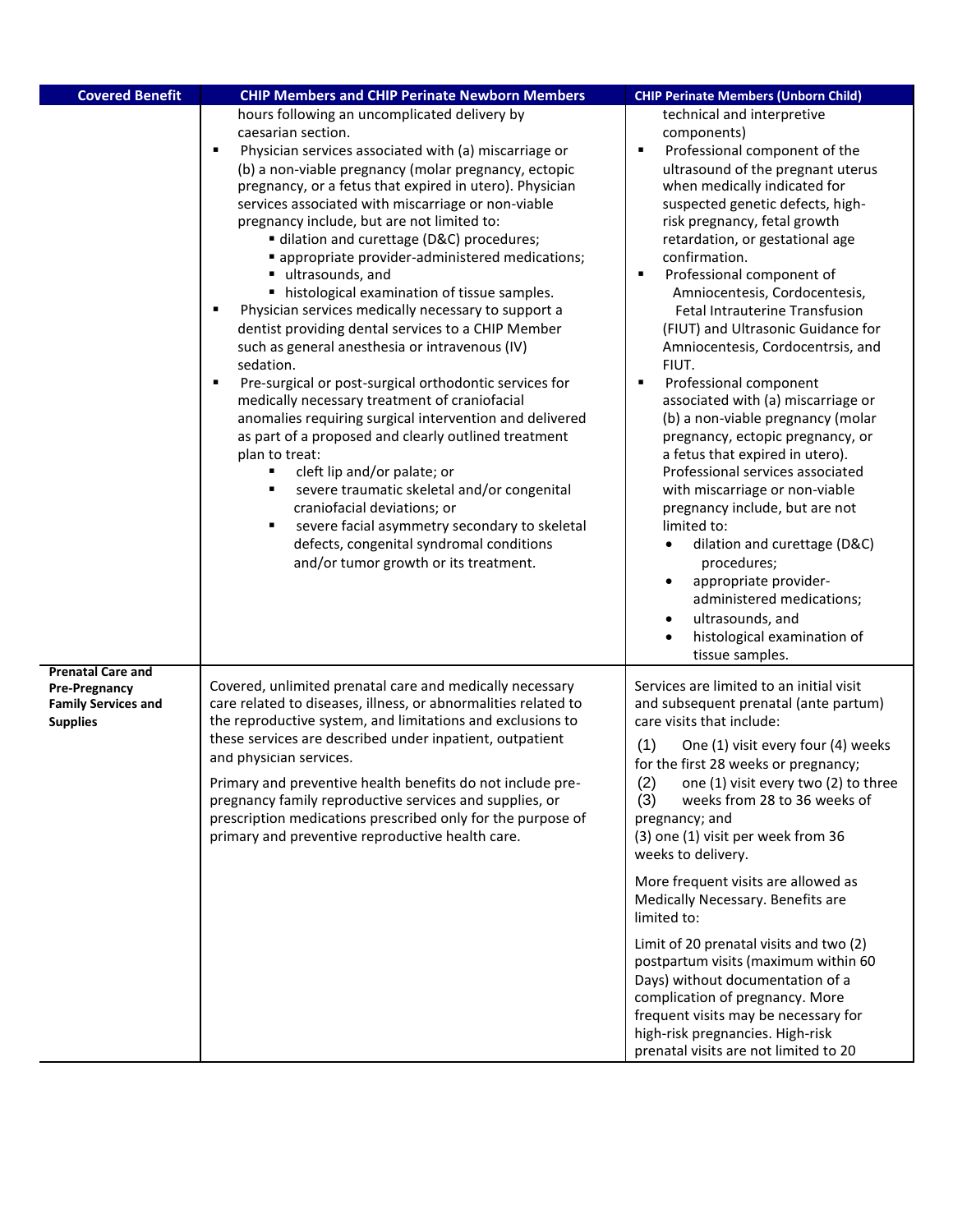| <b>Covered Benefit</b>                                                                                       | <b>CHIP Members and CHIP Perinate Newborn Members</b>                                                                                                                                                                     | <b>CHIP Perinate Members (Unborn Child)</b>                                                                                                                                                                                                                                                                                                                                                                                                                                                                                                                                                                                                                                                                                                                                             |
|--------------------------------------------------------------------------------------------------------------|---------------------------------------------------------------------------------------------------------------------------------------------------------------------------------------------------------------------------|-----------------------------------------------------------------------------------------------------------------------------------------------------------------------------------------------------------------------------------------------------------------------------------------------------------------------------------------------------------------------------------------------------------------------------------------------------------------------------------------------------------------------------------------------------------------------------------------------------------------------------------------------------------------------------------------------------------------------------------------------------------------------------------------|
|                                                                                                              |                                                                                                                                                                                                                           | visits per pregnancy. Documentation<br>supporting medical necessity must be<br>maintained in the physician's files and is<br>subject to retrospective review.<br>Visits after the initial visit must include:                                                                                                                                                                                                                                                                                                                                                                                                                                                                                                                                                                           |
|                                                                                                              |                                                                                                                                                                                                                           | interim history (problems, marital<br>٠<br>status, fetal status);<br>$\blacksquare$<br>physical examination (weight, blood<br>pressure, fundalheight, fetal<br>position and size, fetal heart rate,<br>extremities) and<br>$\blacksquare$<br>laboratory tests (urinanalysis for<br>protein and glucose every visit;<br>hematocrit or hemoglobin repeated<br>once a trimester and at 32-36 weeks<br>of pregnancy; multiple marker<br>screen for fetal abnormalities<br>offered at 16-20 weeks of<br>pregnancy; repeat antibody screen<br>for Rh negative women at 28 weeks<br>followed by Rho immune globulin<br>administration if indicated; screen<br>for gestational diabetes at 24-28<br>weeks of pregnancy; and other lab<br>tests as indicated by medical<br>condition of client). |
| <b>Birthing Center</b><br><b>Services</b>                                                                    | Covers birthing services provided by a licensed birthing center.<br>Limited to facility services (e.g., labor and delivery)<br>Limitation: Applies only to CHIP Members.                                                  | Covers birthing services provided by a<br>licensed birthing center. Limited to<br>facility services related to labor with<br>delivery.                                                                                                                                                                                                                                                                                                                                                                                                                                                                                                                                                                                                                                                  |
|                                                                                                              |                                                                                                                                                                                                                           | Applies only to CHIP Perinate Members<br>(unborn child) with income above the<br>Medicaid eligibility threshold (who will<br>not qualify for Medicaid once born).                                                                                                                                                                                                                                                                                                                                                                                                                                                                                                                                                                                                                       |
| <b>Services Rendered by</b><br>a Certified Nurse<br>Midwife or physician<br>in a licensed birthing<br>center | CHIP Members: Covers prenatal services and birthing<br>services rendered in a licensed birthing center.<br><b>CHIP Perinate Newborn Members: Covers services</b><br>rendered to a newborn immediately following delivery. | Covers prenatal services and birthing<br>services rendered in a licensed birthing<br>center. Prenatal services subject to the<br>following limitations: Services are limited<br>to an initial visit and subsequent prenatal<br>(ante partum) care visits that include:<br>(1) one (1) visit every four (4) weeks<br>for the first 28 weeks or<br>pregnancy;<br>(2) one (1) visit every two (2) to three<br>(0) weeks from 28 to 36 weeks of<br>pregnancy; and                                                                                                                                                                                                                                                                                                                           |
|                                                                                                              |                                                                                                                                                                                                                           |                                                                                                                                                                                                                                                                                                                                                                                                                                                                                                                                                                                                                                                                                                                                                                                         |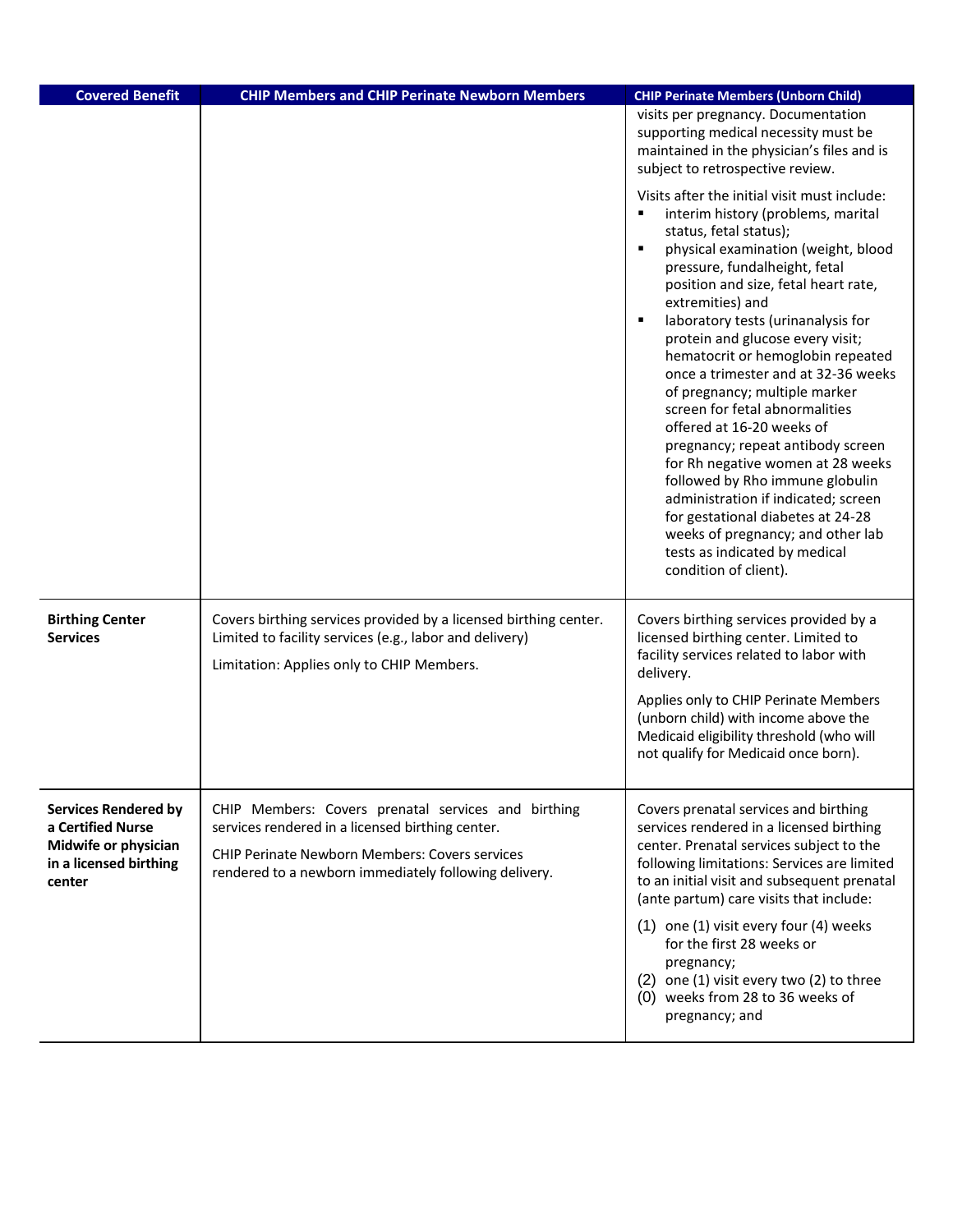| <b>Covered Benefit</b>                            | <b>CHIP Members and CHIP Perinate Newborn Members</b>                                                                                                                                                                                                                    | <b>CHIP Perinate Members (Unborn Child)</b>                                                                                                                                                                                                                                                                                                                                                              |
|---------------------------------------------------|--------------------------------------------------------------------------------------------------------------------------------------------------------------------------------------------------------------------------------------------------------------------------|----------------------------------------------------------------------------------------------------------------------------------------------------------------------------------------------------------------------------------------------------------------------------------------------------------------------------------------------------------------------------------------------------------|
|                                                   |                                                                                                                                                                                                                                                                          | (3) one (1) visit per week from 36<br>weeks to delivery.<br>More frequent visits are allowed as<br>Medically Necessary. Benefits are<br>limited to:<br>Limit of 20 prenatal visits and two (2)<br>postpartum visits (maximum within 60<br>Days) without documentation of a                                                                                                                               |
|                                                   |                                                                                                                                                                                                                                                                          | complication of pregnancy. More<br>frequent visits may be necessary for<br>high-risk pregnancies. High-risk prenatal<br>visits are not limited to 20 visits per<br>pregnancy. Documentation supporting<br>medical necessity must be maintained<br>and is subject to retrospective review.                                                                                                                |
|                                                   |                                                                                                                                                                                                                                                                          | Visits after the initial visit must include:<br>interim history (problems, marital<br>٠<br>status, fetal status);<br>$\blacksquare$<br>physical examination (weight,<br>blood pressure, fundalheight, fetal<br>position and size, fetal heart rate,<br>extremities) and<br>$\blacksquare$<br>laboratory tests (urinanalysis for<br>protein and glucose every visit;<br>hematocrit or hemoglobin repeated |
|                                                   |                                                                                                                                                                                                                                                                          | once a trimester and at 32-36 weeks<br>of pregnancy; multiple marker<br>screen for fetal abnormalities<br>offered at 16-20 weeks of<br>pregnancy; repeat antibody screen<br>for Rh negative women at 28 weeks<br>followed by<br>Rho immune globulin<br>administration if indicated; screen<br>for gestational diabetes at 24-28                                                                          |
|                                                   |                                                                                                                                                                                                                                                                          | weeks of pregnancy; and other lab<br>tests as indicated by medical<br>condition of client).                                                                                                                                                                                                                                                                                                              |
| <b>Durable Medical</b>                            | \$20,000 12-month period limit for DME, prosthetics,                                                                                                                                                                                                                     | Not a covered benefit, with the                                                                                                                                                                                                                                                                                                                                                                          |
| Equipment (DME),<br><b>Prosthetic Devices and</b> | devices and disposable medical supplies (diabetic supplies<br>and equipment are not counted against this cap).<br>Services include DME (equipment which can withstand                                                                                                    | exception of a limited set of disposable<br>medical supplies, and only when they are<br>obtained from a CHIP-enrolled                                                                                                                                                                                                                                                                                    |
| <b>Disposable</b>                                 | repeated use and is primarily and customarily used to                                                                                                                                                                                                                    | pharmacy provider.                                                                                                                                                                                                                                                                                                                                                                                       |
| <b>Medical Supplies</b>                           | serve a medical purpose, generally is not useful to a person in<br>the absence of Illness, Injury, or Disability, and is appropriate<br>for use in the home), including devices and supplies that are<br>medically necessary and necessary for one or more activities of |                                                                                                                                                                                                                                                                                                                                                                                                          |
|                                                   | daily living and appropriate to assist in the treatment of a<br>medical condition, including:                                                                                                                                                                            |                                                                                                                                                                                                                                                                                                                                                                                                          |
|                                                   | Orthotic braces and orthotics<br>Dental devices                                                                                                                                                                                                                          |                                                                                                                                                                                                                                                                                                                                                                                                          |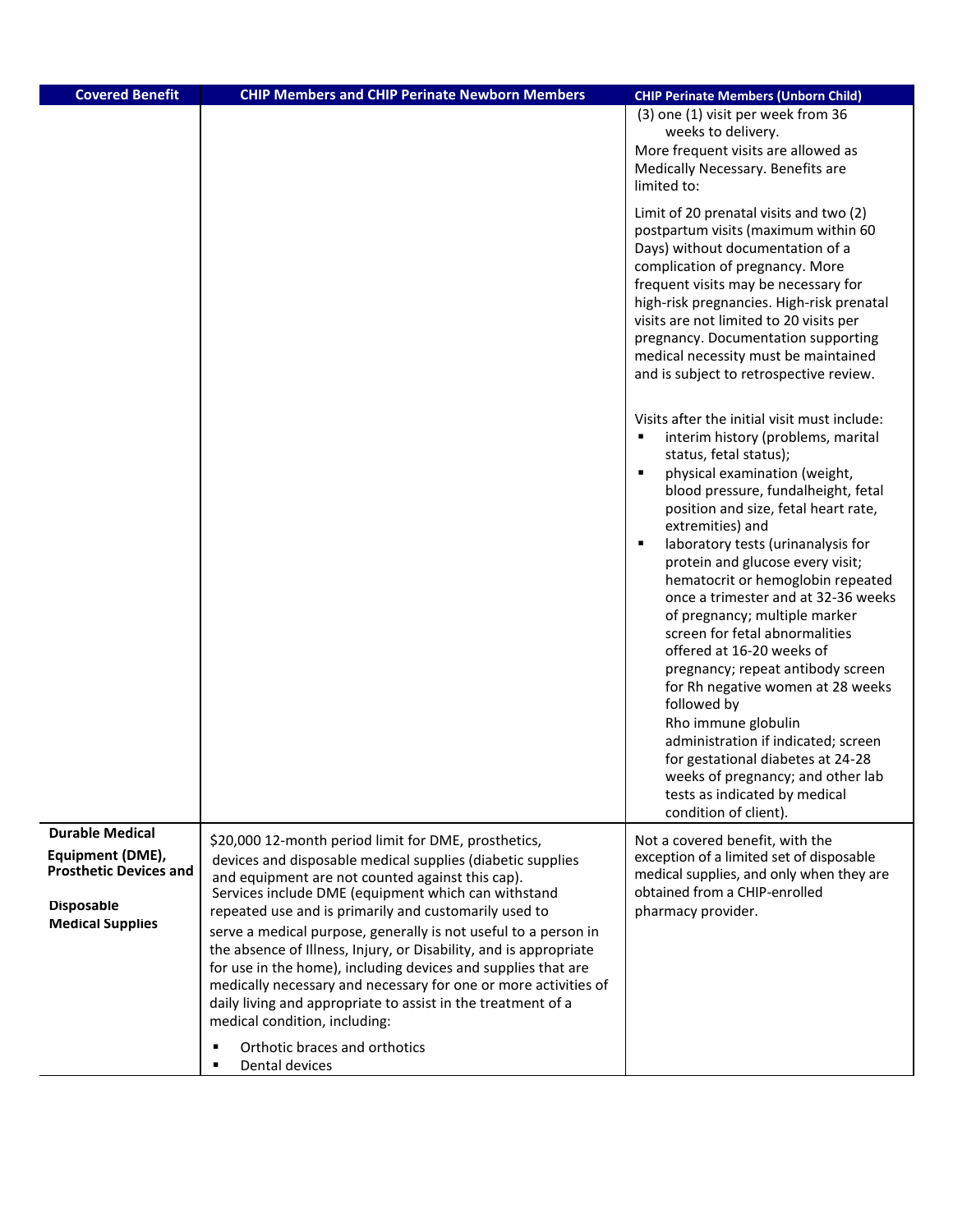| <b>Covered Benefit</b>                                 | <b>CHIP Members and CHIP Perinate Newborn Members</b>                                                                                                                                                                                                                                                                                                                                                                                                                                                                                                                                                                                                                                                                                                                                                                                                                                                                                          | <b>CHIP Perinate Members (Unborn Child)</b> |
|--------------------------------------------------------|------------------------------------------------------------------------------------------------------------------------------------------------------------------------------------------------------------------------------------------------------------------------------------------------------------------------------------------------------------------------------------------------------------------------------------------------------------------------------------------------------------------------------------------------------------------------------------------------------------------------------------------------------------------------------------------------------------------------------------------------------------------------------------------------------------------------------------------------------------------------------------------------------------------------------------------------|---------------------------------------------|
|                                                        | Prosthetic devices such as artificial eyes, limbs,<br>braces, and external breast prostheses<br>Prosthetic eyeglasses and contact lenses for the<br>٠<br>management of severe ophthalmologic disease<br>Hearing aids<br>٠<br>Diagnosis-specific disposable medical supplies, including<br>٠<br>diagnosis-specific prescribed specialty formula and dietary<br>supplements. (See Attachment A)                                                                                                                                                                                                                                                                                                                                                                                                                                                                                                                                                  |                                             |
| Home and<br><b>Community Health</b><br><b>Services</b> | Services that are provided in the home and community,<br>including, but not limited to:<br>Home infusion<br>٠<br>Respiratory therapy<br>٠<br>Visits for private duty nursing (R.N., L.V.N.)<br>$\blacksquare$<br>Skilled nursing visits as defined for home health<br>$\blacksquare$<br>purposes (may include R.N. or L.V.N.).<br>Home health aide when included as part of a plan of<br>٠<br>care during a period that skilled visits have been<br>approved.<br>Speech, physical and occupational<br>therapies.<br>Services are not intended to replace the CHILD'S<br>٠<br>caretaker or to provide relief for the caretaker<br>Skilled nursing visits are provided on intermittent level<br>٠<br>and not intended to provide 24-hour skilled nursing<br>services<br>Services are not intended to replace 24-hour inpatient or<br>٠<br>skilled nursing facility services                                                                      | Not a covered benefit.                      |
| <b>Inpatient Mental</b><br><b>Health Services</b>      | Mental health services, including for serious mental illness,<br>furnished in a free-standing psychiatric hospital, psychiatric<br>units of general acute care hospitals and state-operated<br>facilities, including, but not limited to:<br>Neuropsychological and psychological testing.<br>When inpatient psychiatric services are ordered:<br>1) by a court of competent jurisdiction pursuant to the Texas<br>Health and Safety Code Chapters 573, Subchapters B and C, or<br>574, Subchapter D: or<br>$\left( 0\right)$<br>as a condition of probation.<br>The court order serves as binding determination of medical<br>necessity. Any modification or termination of services must be<br>presented to the court with jurisdiction over the matter for<br>determination. These requirements are not applicable when the<br>Member is considered incarcerated, as defined by UMCM<br>Section 16.1.15.2.<br>Does not require PCP referral | Not a covered benefit.                      |
| <b>Outpatient Mental</b><br><b>Health Services</b>     | Mental health services, including for serious mental illness,<br>provided on an outpatient basis, including, but not limited to:<br>The visits can be furnished in a variety of community-based<br>settings (including school and home-based) or in a state-<br>operated facility                                                                                                                                                                                                                                                                                                                                                                                                                                                                                                                                                                                                                                                              | Not a covered benefit.                      |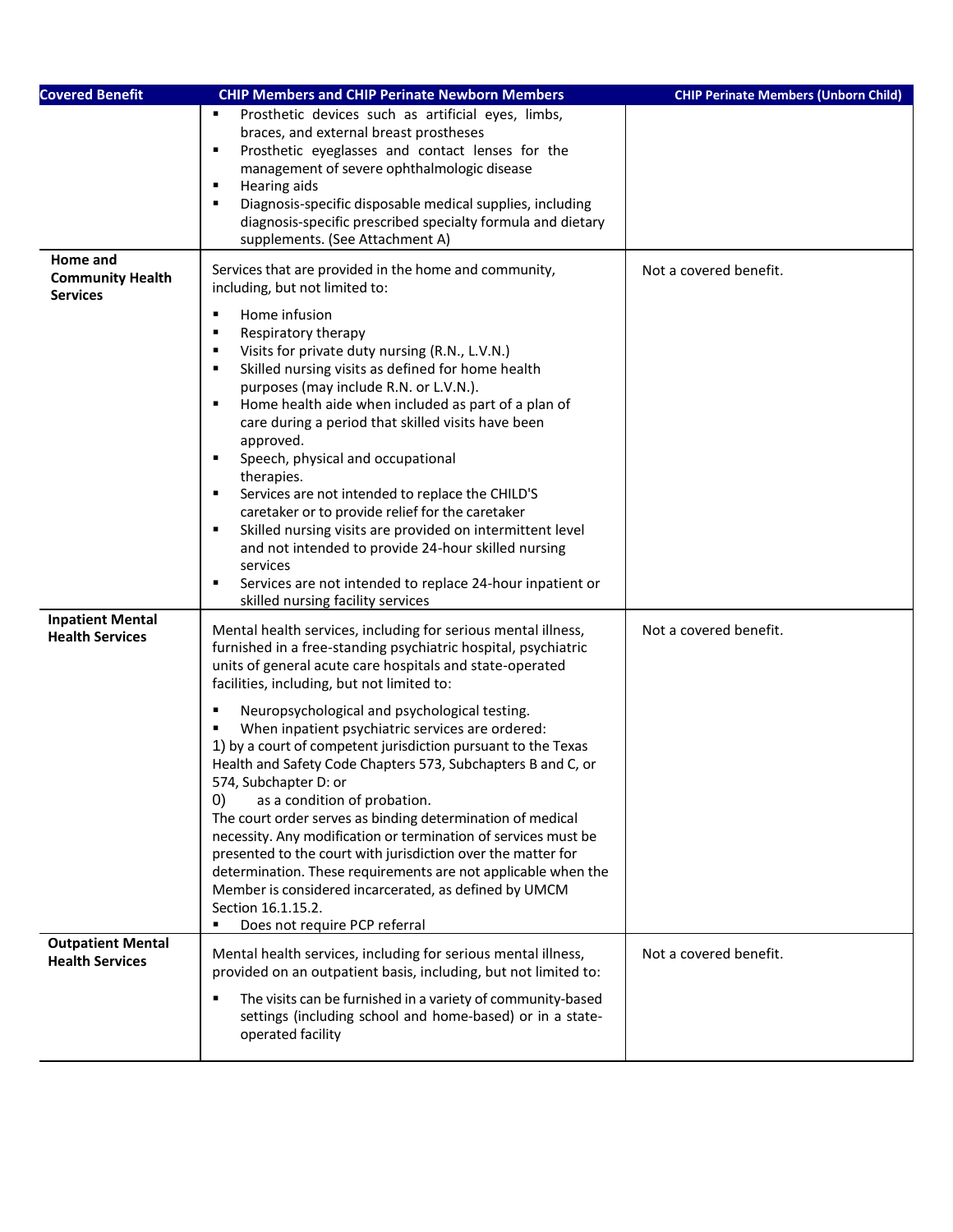| <b>Covered Benefit</b>                                                                     | <b>CHIP Members and CHIP Perinate Newborn Members</b>                                                                                                                                                                                                                                                                                                                                                                                                                                                                                                                                                                                                                                                                                                                                                                                                                                                                                                                                                                                                                                                                                                                                                                                                                                                                                                                                                                                                                                                                                                                                                                                                                                                                                                                             | <b>CHIP Perinate Members (Unborn Child)</b> |
|--------------------------------------------------------------------------------------------|-----------------------------------------------------------------------------------------------------------------------------------------------------------------------------------------------------------------------------------------------------------------------------------------------------------------------------------------------------------------------------------------------------------------------------------------------------------------------------------------------------------------------------------------------------------------------------------------------------------------------------------------------------------------------------------------------------------------------------------------------------------------------------------------------------------------------------------------------------------------------------------------------------------------------------------------------------------------------------------------------------------------------------------------------------------------------------------------------------------------------------------------------------------------------------------------------------------------------------------------------------------------------------------------------------------------------------------------------------------------------------------------------------------------------------------------------------------------------------------------------------------------------------------------------------------------------------------------------------------------------------------------------------------------------------------------------------------------------------------------------------------------------------------|---------------------------------------------|
|                                                                                            | Neuropsychological and psychological testing<br>$\bullet$<br>Medication management<br>$\bullet$<br>Rehabilitative day treatments<br>$\bullet$<br>Residential treatment services<br>$\bullet$<br>Sub-acute outpatient services (partial hospitalization or<br>$\bullet$<br>rehabilitative day treatment)<br>Skills training (psycho-educational skill development)<br>٠<br>When outpatient psychiatric services are ordered<br>1) by a court of competent jurisdiction pursuant to the<br>Texas Health and Safety Code Chapters 573, Subchapters B<br>and C, or 574, Subchapters A through<br>G, Texas Family Code Chapter 55, Subchapter D:, or<br>2) as a condition of probation<br>The court order serves as binding determination of medical<br>٠<br>necessity. Any modification or termination of services must<br>be presented to the court with jurisdiction over the matter<br>for determination. These requirements are not applicable<br>when the Member is considered incarcerated, as defined<br>by UMCM Section<br>16.1.15.2.<br>A Qualified Mental Health Provider - Community<br>Services (QMHP-CS), is defined by the Texas<br>Department of State Health Services (DSHS) in Title<br>25 Tex. Admin. Code., §412.303(48). QMHP-CSs shall be<br>providers working through a DSHS-contracted<br>Local Mental Health Authority or a separate DSHS-<br>contracted entity. QMHP-CSs shall be supervised by a<br>licensed mental health professional or physician and<br>provide services in accordance with DSHS standards.<br>Those services include individual and group skills<br>training (which can be components of interventions<br>such as day treatment and in-home services), M and<br>family education, and crisis services<br>Does not require PCP referral |                                             |
| Inpatient and<br><b>Residential</b><br><b>Substance Abuse</b><br><b>Treatment Services</b> | Services include, but are not limited to:<br>Inpatient and residential substance abuse treatment<br>٠<br>services including detoxification and crisis stabilization, and<br>24-hour residential rehabilitation programs                                                                                                                                                                                                                                                                                                                                                                                                                                                                                                                                                                                                                                                                                                                                                                                                                                                                                                                                                                                                                                                                                                                                                                                                                                                                                                                                                                                                                                                                                                                                                           | Not a covered benefit.                      |
|                                                                                            | When inpatient and residential substance use disorder<br>٠<br>treatment services are required as:<br>1) a court order, consistent with Chapter 462,<br>$\blacksquare$<br>Subchapter D of the Texas Health and Safety Code;, or<br>2) as a condition of probation<br>٠<br>The court order serves as a binding determination of<br>٠                                                                                                                                                                                                                                                                                                                                                                                                                                                                                                                                                                                                                                                                                                                                                                                                                                                                                                                                                                                                                                                                                                                                                                                                                                                                                                                                                                                                                                                |                                             |
|                                                                                            | medical necessity. Any modification or termination of<br>services must be presented to the court with jurisdiction<br>over the matter for determination.                                                                                                                                                                                                                                                                                                                                                                                                                                                                                                                                                                                                                                                                                                                                                                                                                                                                                                                                                                                                                                                                                                                                                                                                                                                                                                                                                                                                                                                                                                                                                                                                                          |                                             |

Γ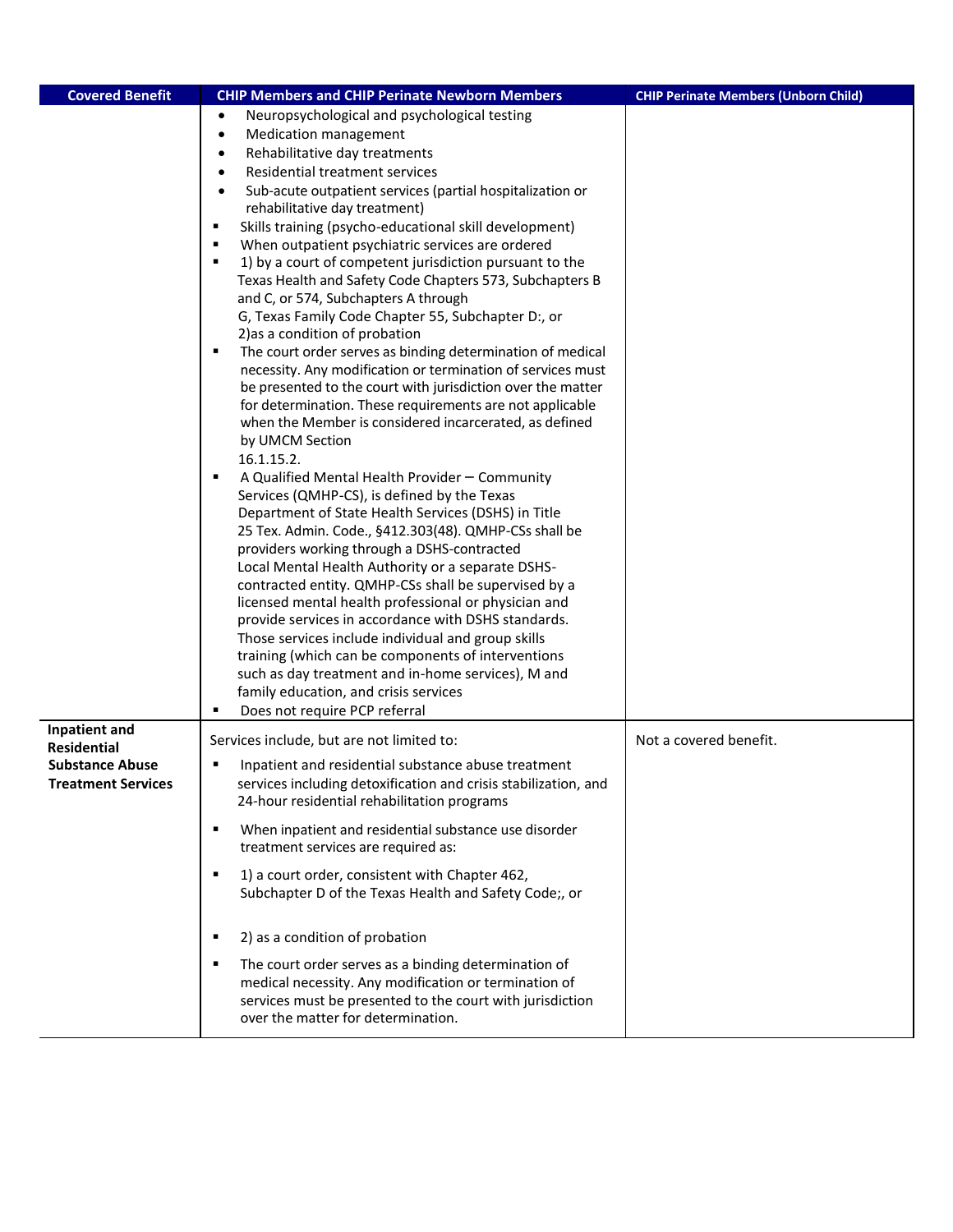| <b>Covered Benefit</b>                      | <b>CHIP Members and CHIP Perinate Newborn Members</b>                                                                                                                                                                                                                                                                                                                                                                                                                                                                                                                                                                                                                                                                                                                                                                                                                                                                                                                                                                                                                                                                                                                                                                                                                                                                                                                                                                                           | <b>CHIP Perinate Members (Unborn Child)</b> |
|---------------------------------------------|-------------------------------------------------------------------------------------------------------------------------------------------------------------------------------------------------------------------------------------------------------------------------------------------------------------------------------------------------------------------------------------------------------------------------------------------------------------------------------------------------------------------------------------------------------------------------------------------------------------------------------------------------------------------------------------------------------------------------------------------------------------------------------------------------------------------------------------------------------------------------------------------------------------------------------------------------------------------------------------------------------------------------------------------------------------------------------------------------------------------------------------------------------------------------------------------------------------------------------------------------------------------------------------------------------------------------------------------------------------------------------------------------------------------------------------------------|---------------------------------------------|
|                                             | These requirements are not applicable when the<br>Member is considered incarcerated, as defined by<br>UMCM Section 16.1.15.2                                                                                                                                                                                                                                                                                                                                                                                                                                                                                                                                                                                                                                                                                                                                                                                                                                                                                                                                                                                                                                                                                                                                                                                                                                                                                                                    |                                             |
|                                             | Does not require PCP referral<br>٠                                                                                                                                                                                                                                                                                                                                                                                                                                                                                                                                                                                                                                                                                                                                                                                                                                                                                                                                                                                                                                                                                                                                                                                                                                                                                                                                                                                                              |                                             |
| <b>Outpatient</b><br><b>Substance Abuse</b> | Services include, but are not limited to, the following:                                                                                                                                                                                                                                                                                                                                                                                                                                                                                                                                                                                                                                                                                                                                                                                                                                                                                                                                                                                                                                                                                                                                                                                                                                                                                                                                                                                        | Not a covered benefit.                      |
| <b>Treatment Services</b>                   | Prevention and intervention services that are provided by<br>٠<br>physician and non-physician providers, such as screening,<br>assessment and referral for chemical dependency<br>disorders.<br>Intensive outpatient services<br>٠<br>Partial hospitalization<br>٠<br>$\blacksquare$<br>Intensive outpatient services is defined as an<br>organized non-residential service providing structured<br>group and individual therapy, educational services, and life<br>skills training which consists of at least 10 hours per week<br>for four to 12 weeks, but less than 24 hours per Day<br>Outpatient treatment service is defined as consisting of at<br>٠<br>least one to two hours per week providing structured group<br>and individual therapy, educational services, and life skills<br>training<br>When outpatient substance use disorder treatment<br>٠<br>services are required as:<br>1) a court order, consistent with Chapter 462,<br>٠<br>Subchapter D of the Texas Health and Safety Code;, or<br>2) as a condition of probation the court order serves as a<br>٠<br>binding determination of medical necessity. Any<br>modification or termination of services must be presented<br>to the court with jurisdiction over the matter for<br>determination.<br>These requirements are not applicable when the<br>٠<br>Member is considered incarcerated, as defined by<br>UMCM Section 16.1.15.2. Does not require PCP<br>referral |                                             |
| <b>Rehabilitation Services</b>              | Services include, but are not limited to, the following:                                                                                                                                                                                                                                                                                                                                                                                                                                                                                                                                                                                                                                                                                                                                                                                                                                                                                                                                                                                                                                                                                                                                                                                                                                                                                                                                                                                        | Not a covered benefit.                      |
|                                             | Habilitation (the process of supplying a child with the<br>п<br>means to reach age-appropriate developmental<br>milestones through therapy or treatment) and<br>rehabilitation services include, but are not limited to the<br>following:<br>Physical, occupational and speech therapy<br>٠<br>Developmental assessment                                                                                                                                                                                                                                                                                                                                                                                                                                                                                                                                                                                                                                                                                                                                                                                                                                                                                                                                                                                                                                                                                                                         |                                             |
| <b>Hospice Care Services</b>                | Services include, but are not limited to:                                                                                                                                                                                                                                                                                                                                                                                                                                                                                                                                                                                                                                                                                                                                                                                                                                                                                                                                                                                                                                                                                                                                                                                                                                                                                                                                                                                                       | Not a covered benefit.                      |
|                                             | Palliative care, including medical and support services,<br>for those children who have six (6) months or less to live, to<br>keep Members comfortable during the last weeks and<br>months before death                                                                                                                                                                                                                                                                                                                                                                                                                                                                                                                                                                                                                                                                                                                                                                                                                                                                                                                                                                                                                                                                                                                                                                                                                                         |                                             |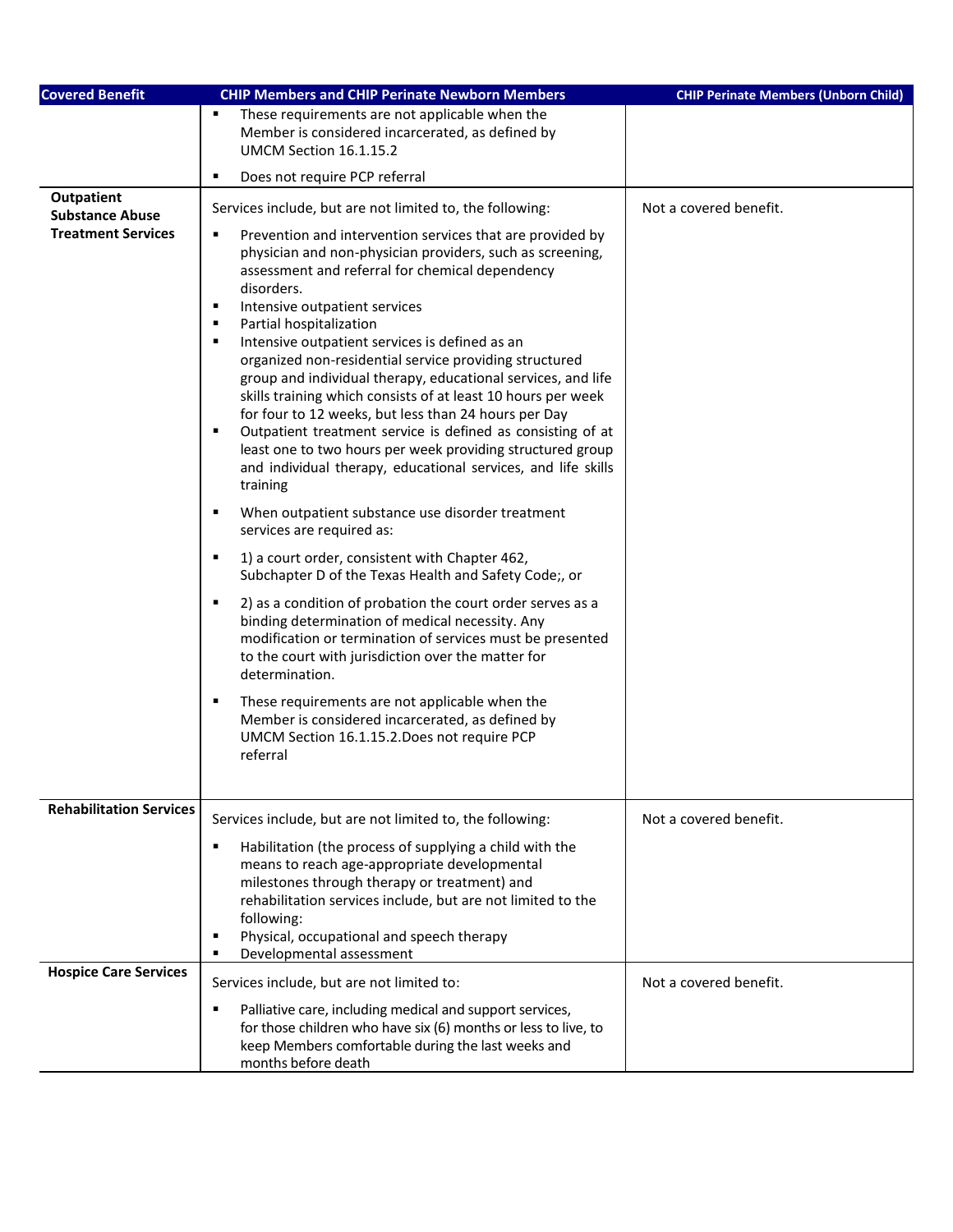| <b>Covered Benefit</b>                                                            | <b>CHIP Members and CHIP Perinate Newborn Members</b>                                                                                                                                                                                                                                                                                                                                                                                                                                                                                                                                                                                                                                                                                                                                                                                                                                                                              | <b>CHIP Perinate Members (Unborn Child)</b>                                                                                                                                                                                                                                                                                                                                                                                                                                                                                                                                                                                                                                                                                                                                                                                                                                                                                                                                                                                                                                                                                                                              |
|-----------------------------------------------------------------------------------|------------------------------------------------------------------------------------------------------------------------------------------------------------------------------------------------------------------------------------------------------------------------------------------------------------------------------------------------------------------------------------------------------------------------------------------------------------------------------------------------------------------------------------------------------------------------------------------------------------------------------------------------------------------------------------------------------------------------------------------------------------------------------------------------------------------------------------------------------------------------------------------------------------------------------------|--------------------------------------------------------------------------------------------------------------------------------------------------------------------------------------------------------------------------------------------------------------------------------------------------------------------------------------------------------------------------------------------------------------------------------------------------------------------------------------------------------------------------------------------------------------------------------------------------------------------------------------------------------------------------------------------------------------------------------------------------------------------------------------------------------------------------------------------------------------------------------------------------------------------------------------------------------------------------------------------------------------------------------------------------------------------------------------------------------------------------------------------------------------------------|
| <b>Emergency Services,</b>                                                        | Treatment services, including treatment related to the<br>terminal illness<br>Up to a maximum of 120 Days with a 6 month life<br>٠<br>expectancy<br>Members electing hospice services may cancel this<br>٠<br>election at anytime<br>Services apply to the hospice diagnosis<br>٠<br>MCO cannot require authorization as a condition for payment                                                                                                                                                                                                                                                                                                                                                                                                                                                                                                                                                                                   | MCO cannot require authorization as a                                                                                                                                                                                                                                                                                                                                                                                                                                                                                                                                                                                                                                                                                                                                                                                                                                                                                                                                                                                                                                                                                                                                    |
| including Emergency<br>Hospitals, Physicians,<br>and Ambulance<br><b>Services</b> | for emergency conditions or labor and delivery.<br>Covered services include, but are not limited to, the<br>following:<br>Emergency services based on prudent lay person<br>٠<br>definition of emergency health condition<br>Hospital emergency department room and ancillary<br>٠<br>services and physician services 24 hours a Day, seven (7)<br>Days a week, both by in-network and out-of- network<br>providers<br>Medical screening examination<br>٠<br><b>Stabilization services</b><br>$\blacksquare$<br>Access to DSHS designated Level 1 and Level II trauma<br>٠<br>centers or hospitals meeting equivalent levels of care for<br>emergency services<br>Emergency ground, air and water transportation<br>٠<br>Emergency dental services, limited to fractured or<br>$\blacksquare$<br>dislocated jaw, traumatic damage to teeth, removal of<br>cysts, and treatment relating to oral abscess of tooth or<br>gum origin. | condition for payment for emergency<br>conditions related to labor with delivery.<br>Covered services are limited to those<br>emergency services that are directly<br>related to the delivery of the unborn<br>child until birth.<br>٠<br>Emergency services based on prudent<br>lay person definition of emergency<br>health condition<br>Medical screening examination to<br>٠<br>determine emergency when<br>directly related to the delivery of<br>the covered unborn child.<br>$\blacksquare$<br>Stabilization services related to the<br>labor with delivery of the covered<br>unborn child.<br>Emergency ground, air and water<br>$\blacksquare$<br>transportation for labor and<br>threatened labor is a covered<br>benefit<br>Emergency ground, air and water<br>٠<br>transportation for an emergency<br>associated with (a) miscarriage or (b)<br>a non-viable pregnancy (molar<br>pregnancy, ectopic pregnancy, or a<br>fetus that expired in utero) is a<br>covered benefit.<br>Benefit limits: Post-delivery services or<br>complications resulting in the need for<br>emergency services for the mother of the<br>CHIP Perinate are not a covered benefit. |
| <b>Transplants</b>                                                                | Services include, but are not limited to, the following:<br>Using up-to-date FDA guidelines, all non-experimental<br>human organ and tissue transplants and all forms of non-<br>experimental corneal, bone marrow and peripheral stem<br>cell transplants, including donor medical expenses.                                                                                                                                                                                                                                                                                                                                                                                                                                                                                                                                                                                                                                      | Not a covered benefit.                                                                                                                                                                                                                                                                                                                                                                                                                                                                                                                                                                                                                                                                                                                                                                                                                                                                                                                                                                                                                                                                                                                                                   |
| <b>Vision Benefit</b>                                                             | The health plan may reasonably limit the cost of the<br>frames/lenses.                                                                                                                                                                                                                                                                                                                                                                                                                                                                                                                                                                                                                                                                                                                                                                                                                                                             | Not a covered benefit.                                                                                                                                                                                                                                                                                                                                                                                                                                                                                                                                                                                                                                                                                                                                                                                                                                                                                                                                                                                                                                                                                                                                                   |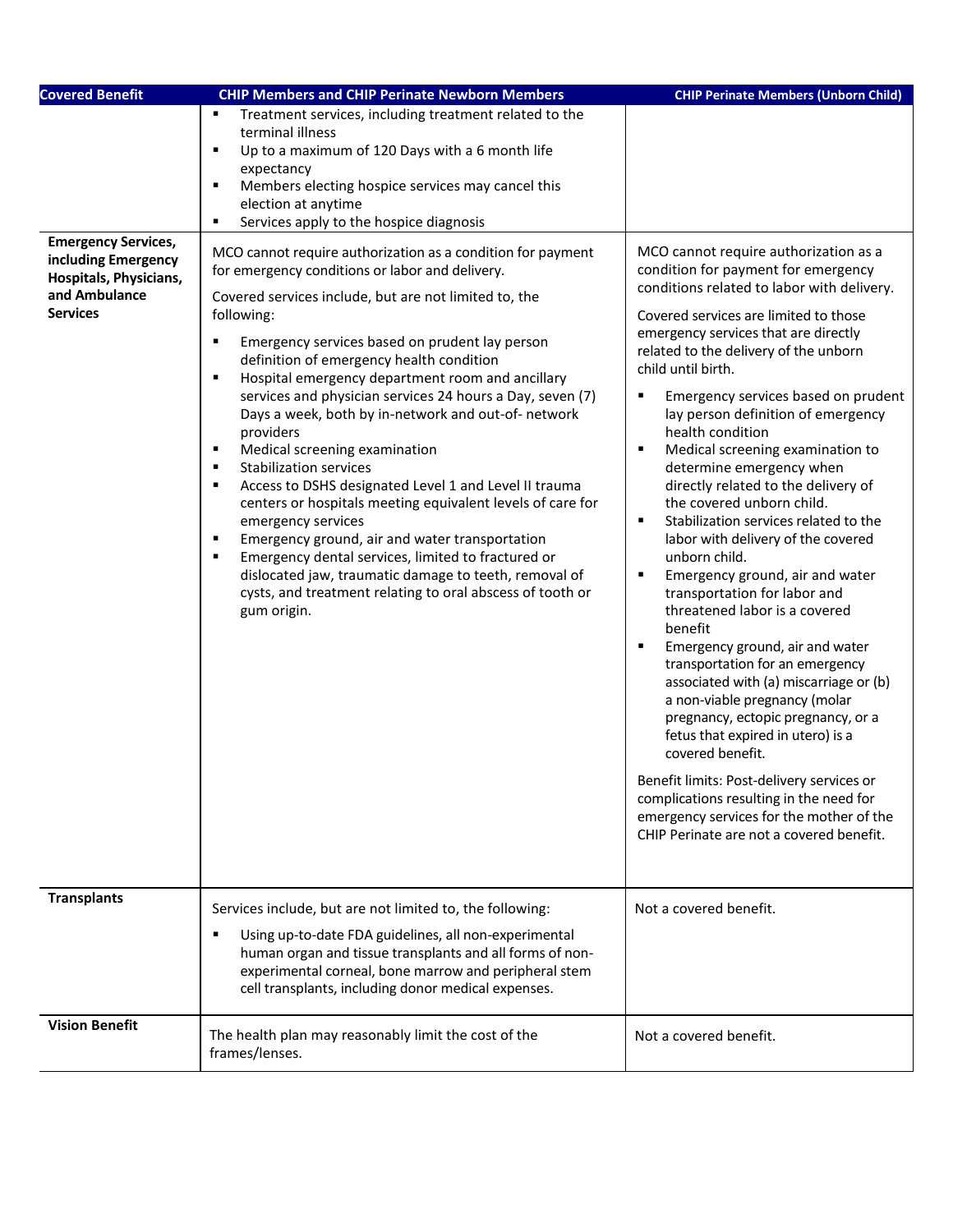| <b>Covered Benefit</b>                                                | <b>CHIP Members and CHIP Perinate Newborn Members</b>                                                                                                                                                                                                                                  | <b>CHIP Perinate Members (Unborn Child)</b>                                                                                                                                                                                                                                                                                                                     |
|-----------------------------------------------------------------------|----------------------------------------------------------------------------------------------------------------------------------------------------------------------------------------------------------------------------------------------------------------------------------------|-----------------------------------------------------------------------------------------------------------------------------------------------------------------------------------------------------------------------------------------------------------------------------------------------------------------------------------------------------------------|
|                                                                       | Services include:                                                                                                                                                                                                                                                                      |                                                                                                                                                                                                                                                                                                                                                                 |
|                                                                       | One (1) examination of the eyes to determine the need for<br>٠<br>and prescription for corrective lenses per 12-month period,<br>without authorization<br>One (1) pair of non-prosthetic eyewear per 12-month<br>٠<br>period                                                           |                                                                                                                                                                                                                                                                                                                                                                 |
| <b>Chiropractic Services</b>                                          | Services do not require physician prescription and are<br>limited to spinal subluxation                                                                                                                                                                                                | Not a covered benefit.                                                                                                                                                                                                                                                                                                                                          |
| <b>Tobacco Cessation</b><br>Program                                   | Covered up to \$100 for a 12-month period limit for a<br>plan- approved program                                                                                                                                                                                                        | Not a covered benefit.                                                                                                                                                                                                                                                                                                                                          |
|                                                                       | Health Plan defines plan-approved program.<br>May be subject to formulary requirements.                                                                                                                                                                                                |                                                                                                                                                                                                                                                                                                                                                                 |
| <b>Case Management</b><br>and Care<br>Coordination<br><b>Services</b> | These services include outreach informing, case<br>management, care coordination and community referral.                                                                                                                                                                               | Covered benefit.                                                                                                                                                                                                                                                                                                                                                |
| <b>Drug Benefits</b>                                                  | Services include, but are not limited to, the following:<br>Outpatient drugs and biologicals; including pharmacy-<br>$\bullet$<br>dispensed and provider-administered outpatient drugs and<br>biologicals; and<br>Drugs and biologicals provided in an inpatient setting.<br>$\bullet$ | Services include, but are not limited to,<br>the following:<br>Outpatient drugs and biologicals;<br>$\bullet$<br>including pharmacy-dispensed and<br>provider-administered outpatient<br>drugs and biologicals; and<br>Drugs and biologicals provided in<br>$\bullet$<br>an inpatient setting.<br>Services must be medically necessary for<br>the unborn child. |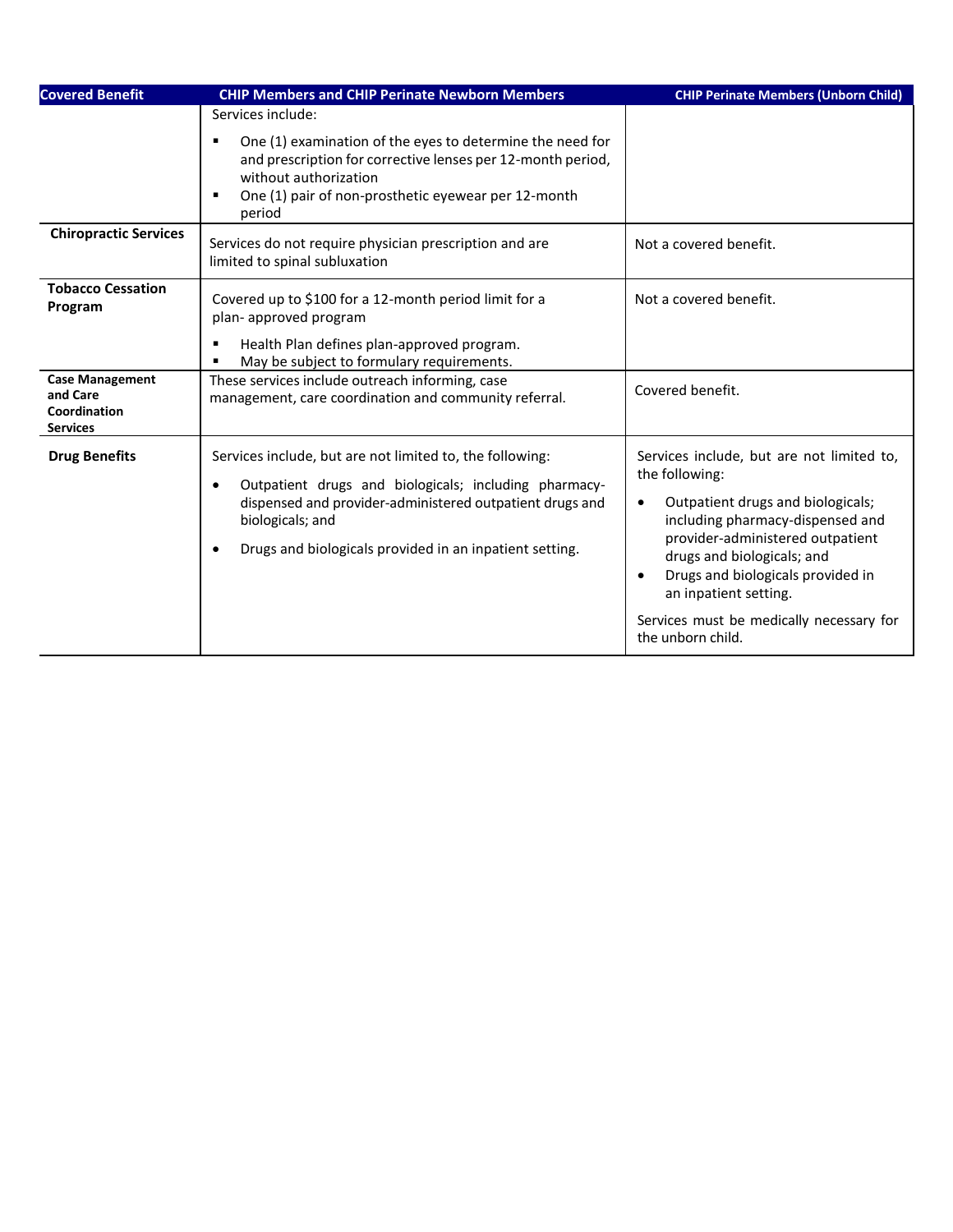## **CHIP EXCLUSIONS FROM COVERED SERVICES**

- **Inpatient and outpatient infertility treatments or reproductive services other than prenatal care, labor** and delivery, and care related to disease, illnesses, or abnormalities related to the reproductive system
- **•** Contraceptive medications prescribed only for the purpose of primary and preventive reproductive health care (i.e., cannot be prescribed for family planning)
- Personal comfort items including but not limited to personal care kits provided on inpatient admission, telephone, television, newborn infant photographs, meals for guests of Member, and other articles which are not required for the specific treatment of sickness or injury
- Experimental and/or investigational medical, surgical or other health care procedures or services which are not generally employed or recognized within the medical community
- Treatment or evaluations required by third parties including, but not limited to, those for schools, employment, flight clearance, camps, insurance or court other than a court of competent jurisdiction pursuant to the Texas Health and Safety Code Chapters 573, Subchapters Band C, 574, Subchapter D or 462, Subchapter D and Texas Family Code Chapter 55, Subchapter D.
- Private duty nursing services when performed on an inpatient basis or in a skilled nursing facility.
- Mechanical organ replacement devices including, but not limited to artificial heart
- **EXT** Hospital services and supplies when confinement is solely for diagnostic testing purposes, unless otherwise pre-authorized by Health Plan
- **Prostate and mammography screening**
- **Elective surgery to correct vision**
- Gastric procedures for weight loss
- **EXECOSMET COSMET COSMET COSMET COSMET COSMET COSMET COSMET COSMET COSMET COSMET COSMET COSMET COSMET COSMET COSMET COSMET COSMET COSMET COSMET COSMET COSMET COSMET COSMET COSMET COSMET COSMET COSMET COSMET COSMET COSMET C**
- Dental devices solely for cosmetic purposes
- Out-of-network services not authorized by the Health Plan except for emergency care, and physician services for a mother and her newborn(s) for a minimum of 48 hours following an uncomplicated vaginal delivery and 96 hours following an uncomplicated delivery by caesarian section, and services provided by an FQHC, as provided for in Section 8.1.22 of the Contract.
- Services, supplies, meal replacements or supplements provided for weight control or the treatment of obesity, except for the services associated with the treatment for morbid obesity as part of a treatment plan approved by the Health Plan
- Medications prescribed for weight loss or gain
- **EXTERCH Acupuncture services, naturopathy and hypnotherapy**
- **Immunizations solely for foreign travelly**
- Routine foot care such as hygienic care
- Diagnosis and treatment of weak, strained, or flat feet and the cutting or removal of corns, calluses and toenails (this does not apply to the removal of nail roots or surgical treatment of conditions underlying corns, calluses or ingrown toenails)
- Replacement or repair of prosthetic devices and durable medical equipment due to misuse, abuse or loss when confirmed by the Member or the vendor
- Corrective orthopedic shoes
- **Convenience items**
- Over-the-counter medications
- **•** Orthotics primarily used for athletic or recreational purposes
- Custodial care (care that assists a child with the activities of daily living, such as assistance in walking, getting in and out of bed, bathing, dressing, feeding, toileting, special diet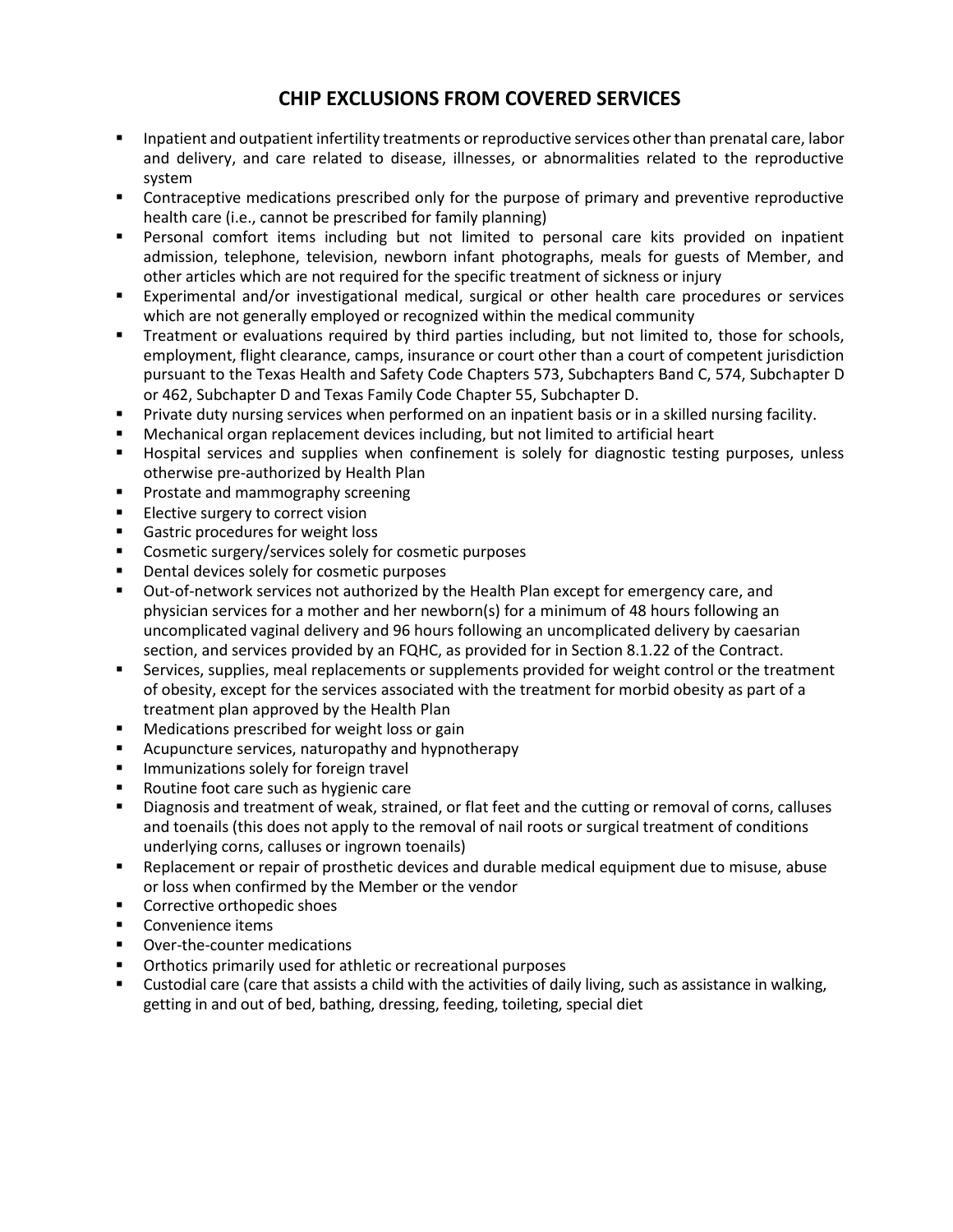preparation, and medication supervision that is usually self-administered or provided by a parent. This care does not require the continuing attention of trained medical or paramedical personnel.) This exclusion does not apply to hospice services.

- **Housekeeping**
- Public facility services and care for conditions that federal, state, or local law requires be provided in a public facility or care provided while in the custody of legal authorities
- Services or supplies received from a nurse, which do not require the skill and training of a nurse
- **Vision training and vision therapy**
- Reimbursement for school-based physical therapy, occupational therapy, or speech therapy services are not covered except when ordered by a Physician/PCP
- Donor non-medical expenses
- Charges incurred as a donor of an organ when the recipient is not covered under this health plan
- Coverage while traveling outside of the United States and U.S. Territories (including Puerto Rico, U.S. Virgin Islands, Commonwealth of Northern Mariana Islands, Guam, and American Samoa)

## **EXCLUSIONS FROM COVERED SERVICES FOR CHIP PERINATES**

- For CHIP Perinates in families with income at or below the Medicaid eligibility threshold (Perinates who qualify for Medicaid once born), inpatient facility charges are not a covered benefit if associated with the initial Perinatal Newborn admission. "Initial Perinatal Newborn admission" means the hospitalization associated with the birth.
- **Contraceptive medications prescribed only for the purpose of primary and preventive reproductive** health care (i.e. cannot be prescribed for family planning)
- Inpatient and outpatient treatments other than prenatal care, labor with delivery, services related to (a) miscarriage and (b) a non-viable pregnancy, and postpartum care related to the covered unborn child until birth.
- **Inpatient mental health services.**
- **•** Outpatient mental health services.
- **Durable medical equipment or other medically related remedial devices.**
- Disposable medical supplies, with the exception of a limited set of disposable medical supplies, when they are obtained from an authorized pharmacy provider.
- Home and community-based health care services.
- **Nursing care services.**
- **Dental services.**
- **Inpatient substance abuse treatment services and residential substance abuse treatment services.**
- Outpatient substance abuse treatment services.
- Physical therapy, occupational therapy, and services for individuals with speech, hearing, and language disorders.
- **Hospice care.**
- Skilled nursing facility and rehabilitation hospital services.
- **Emergency services other than those directly related to the labor with delivery of the covered unborn** child.
- **Transplant services.**
- **Tobacco Cessation Programs.**
- **•** Chiropractic Services.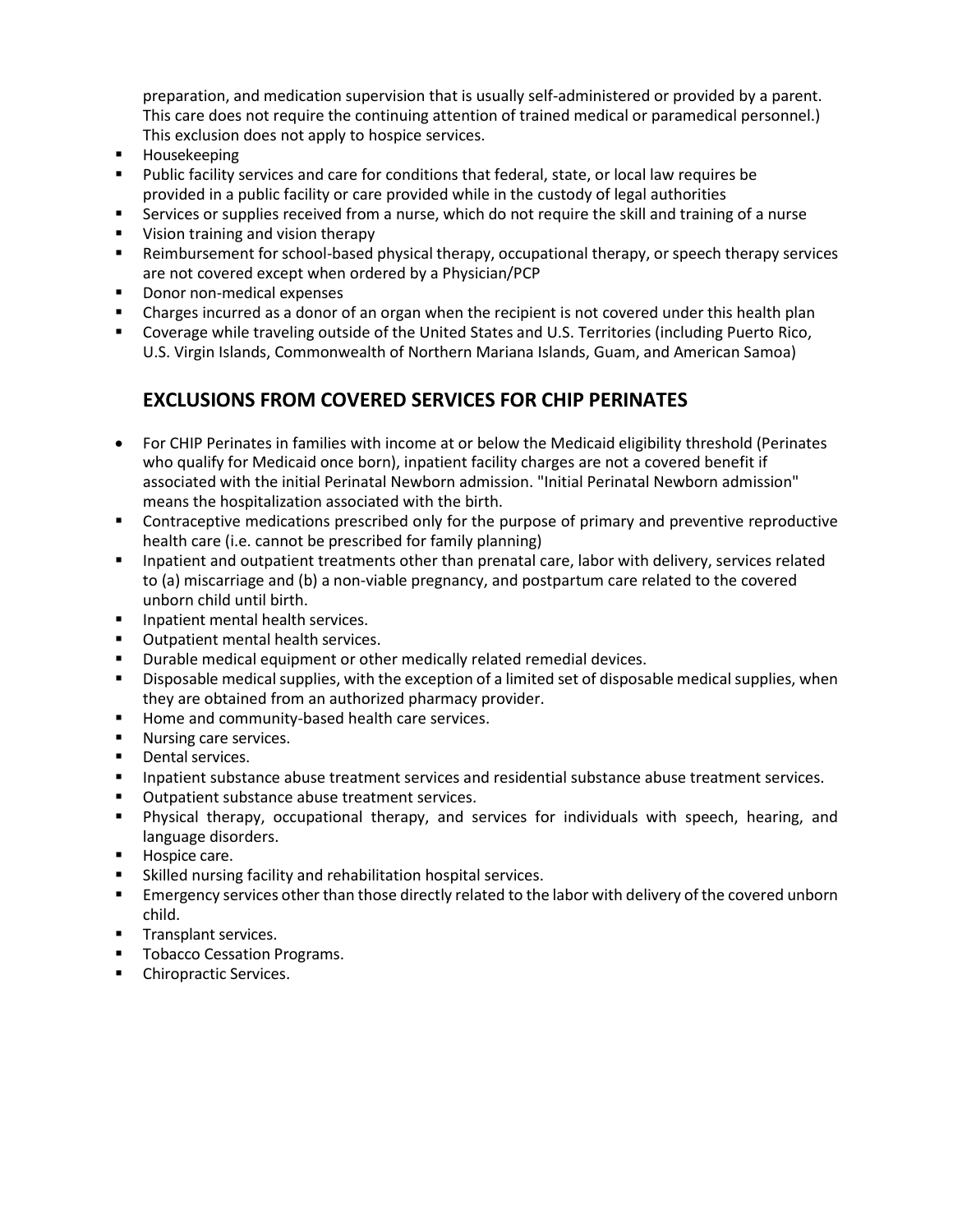- Medical transportation not directly related to labor or threatened labor, miscarriage or nonviable pregnancy, and/or delivery of the covered unborn child.
- Personal comfort items including but not limited to personal care kits provided on inpatient admission, telephone, television, newborn infant photographs, meals for guests of Member, and other articles which are not required for the specific treatment related to labor with delivery or post partum care.
- Experimental and/or investigational medical, surgical or other health care procedures or services which are not generally employed or recognized within the medical community
- Treatment or evaluations required by third parties including, but not limited to, those for schools, employment, flight clearance, camps, insurance or court
- Private duty nursing services when performed on an inpatient basis or in a skilled nursing facility.
- Coverage while traveling outside of the United States and U.S. Territories (including Puerto Rico, U.S. Virgin Islands, Commonwealth of Northern Mariana Islands, Guam, and American Samoa).
- Mechanical organ replacement devices including, but not limited to artificial heart
- **Hospital services and supplies when confinement is solely for diagnostic testing purposes and not a** part of labor with delivery
- **Prostate and mammography screening**
- **Elective surgery to correct vision**
- Gastric procedures for weight loss
- **Cosmetic surgery/services solely for cosmetic purposes**
- Out-of-network services not authorized by the Health Plan except for emergency care related to the labor with delivery of the covered unborn child and services provided by an FQHC, as provided in Section 8.1.22 of the Contract.
- Services, supplies, meal replacements or supplements provided for weight control or the treatment of obesity
- **Medications prescribed for weight loss or gain**
- **E** Acupuncture services, naturopathy and hypnotherapy
- **Immunizations solely for foreign travel**
- Routine foot care such as hygienic care
- Diagnosis and treatment of weak, strained, or flat feet and the cutting or removal of corns, calluses and toenails (this does not apply to the removal of nail roots or surgical treatment of conditions underlying corns, calluses or ingrown toenails)
- **Corrective orthopedic shoes**
- Convenience items
- Over-the-counter medications
- **•** Orthotics primarily used for athletic or recreational purposes
- Custodial care (care that assists with the activities of daily living, such as assistance in walking, getting in and out of bed, bathing, dressing, feeding, toileting, special diet preparation, and medication supervision that is usually self-administered or provided by a caregiver. This care does not require the continuing attention of trained medical or paramedical personnel.)
- Housekeeping
- Public facility services and care for conditions that federal, state, or local law requires be provided in a public facility or care provided while in the custody of legal authorities
- Services or supplies received from a nurse, which do not require the skill and training of a nurse
- **Vision training, vision therapy, or vision services**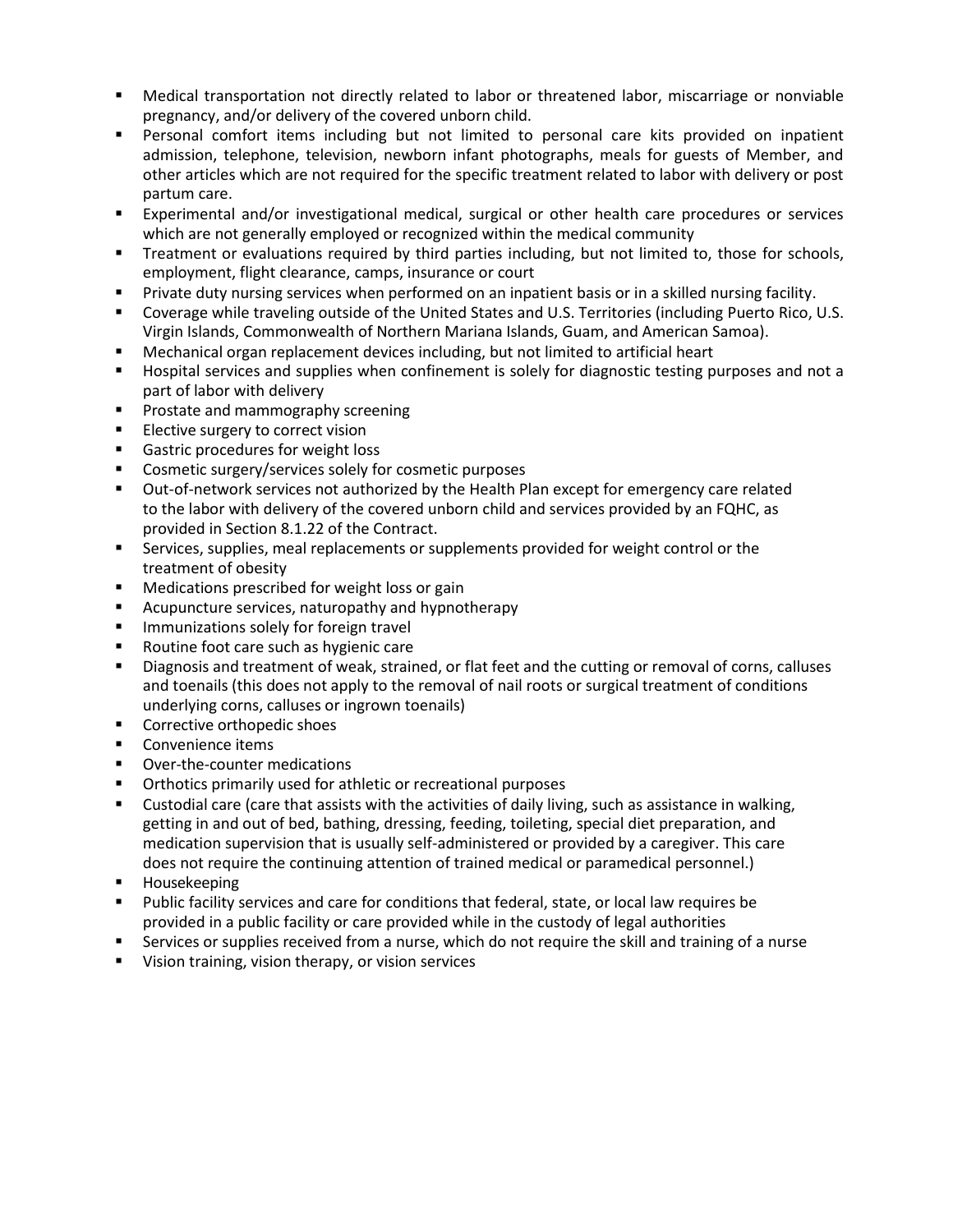- Reimbursement for school-based physical therapy, occupational therapy, or speech therapy services are not covered
- **Donor non-medical expenses**
- Charges incurred as a donor of an organ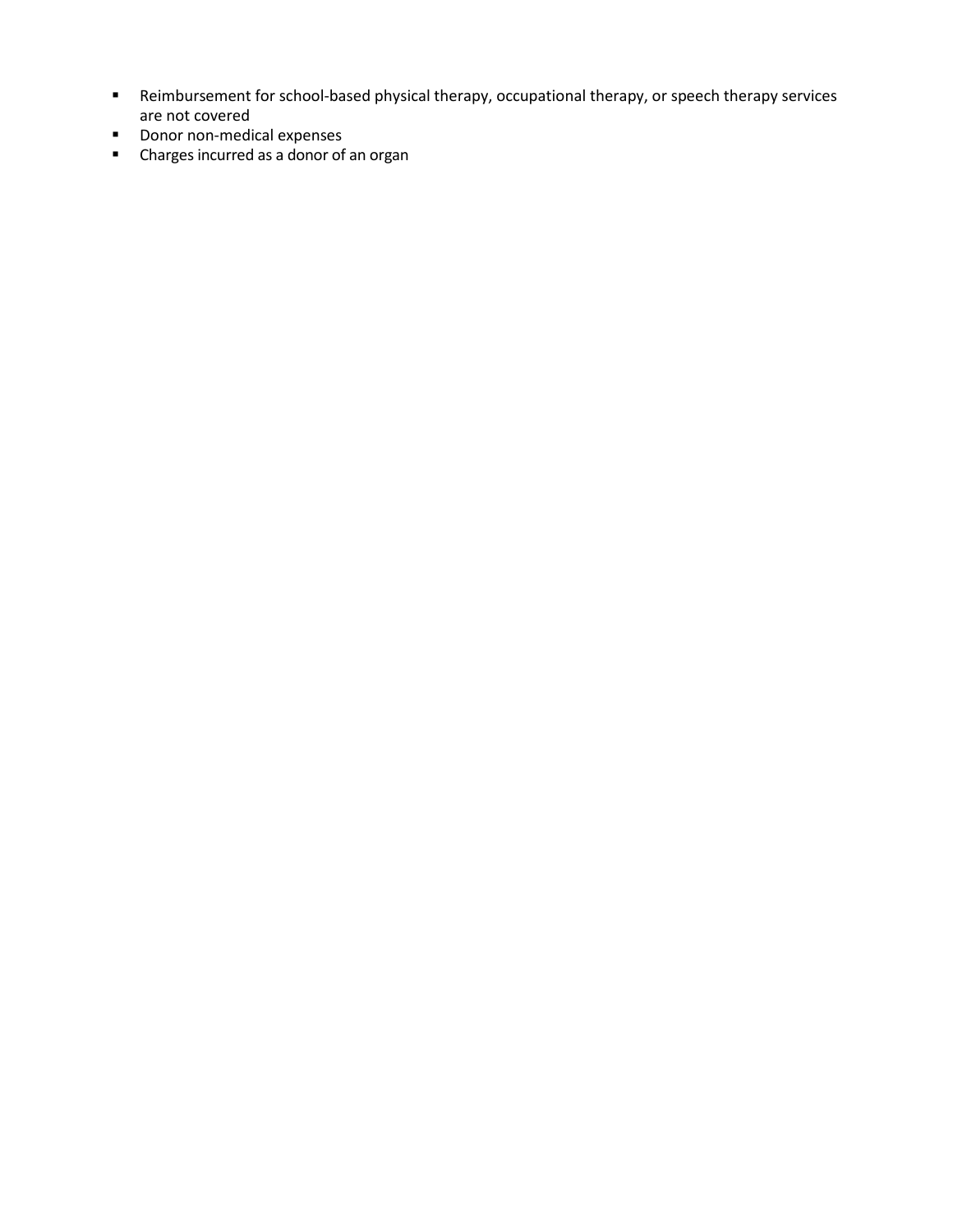## **CHIP DME/SUPPLIES**

**Note:** DME/SUPPLIES are not a covered benefit for CHIP Perinate Members (Unborn Child), with the exception of a limited set of disposable medical supplies, when they are obtained from an authorized pharmacy provider.

| <b>SUPPLIES</b>              | <b>COVERED</b>          | <b>EXCLUDED</b>         | <b>COMMENTS / MEMBER CONTRACT PROVISIONS</b>                         |
|------------------------------|-------------------------|-------------------------|----------------------------------------------------------------------|
| <b>Ace Bandages</b>          |                         | X                       | Exception: If provided by and billed through the clinic or home care |
|                              |                         |                         | agency it is covered as an incidental supply.                        |
| Alcohol, rubbing             |                         | $\pmb{\mathsf{X}}$      | Over-the-counter supply.                                             |
| Alcohol, swabs (diabetic)    | $\mathsf{x}$            |                         | Over-the-counter supply not covered, unless RX provided at time      |
|                              |                         |                         | of dispensing.                                                       |
| Alcohol, swabs               | $\mathsf{X}$            |                         | Covered only when received with IV therapy or central line           |
|                              |                         |                         | kits/supplies.                                                       |
| Ana Kit Epinephrine          | X                       |                         | A self-injection kit used by Members highly allergic to bee          |
|                              |                         |                         | stings.                                                              |
| Arm Sling                    | $\pmb{\mathsf{X}}$      |                         | Dispensed as part of office visit.                                   |
| <b>Attends (Diapers)</b>     | $\overline{\mathsf{x}}$ |                         | Coverage limited to children age 4 or over only when                 |
|                              |                         |                         | prescribed by a physician and used to provide care for a             |
|                              |                         |                         | covered diagnosis as outlined in a treatment care plan               |
| <b>Bandages</b>              |                         | X                       |                                                                      |
| <b>Basal Thermometer</b>     |                         | $\overline{\mathsf{x}}$ | Over-the-counter supply.                                             |
| Batteries - initial          | Χ                       |                         | For covered DME items                                                |
| Batteries - replacement      | $\overline{x}$          |                         | For covered DME when replacement is necessary due to                 |
|                              |                         |                         | normal use.                                                          |
| <b>Betadine</b>              |                         | X                       | See IV therapy supplies.                                             |
| <b>Books</b>                 |                         | $\pmb{\mathsf{X}}$      |                                                                      |
| Clinitest                    | $\pmb{\mathsf{X}}$      |                         | For monitoring of diabetes.                                          |
| <b>Colostomy Bags</b>        |                         |                         | See Ostomy Supplies.                                                 |
| <b>Communication Devices</b> |                         | $\pmb{\mathsf{X}}$      |                                                                      |
|                              |                         |                         |                                                                      |
| Contraceptive Jelly          |                         | $\mathsf{x}$            | Over-the-counter supply. Contraceptives are not covered              |
|                              |                         |                         | under the plan.                                                      |
| <b>Cranial Head Mold</b>     |                         | $\pmb{\mathsf{X}}$      |                                                                      |
| <b>Dental Devices</b>        | $\mathsf{X}$            |                         | Coverage limited to dental devices used for treatment of             |
|                              |                         |                         | craniofacial anomalies requiring surgical intervention.              |
| <b>Diabetic Supplies</b>     | $\mathsf{X}$            |                         | Monitor calibrating solution, insulin syringes, needles, lancets,    |
|                              |                         |                         | lancet device, and glucose strips.                                   |
| Diapers/Incontinent          | $\pmb{\mathsf{X}}$      |                         | Coverage limited to children age 4 or over only when                 |
| Briefs/Chux                  |                         |                         | prescribed by a physician and used to provide care for a             |
|                              |                         |                         | covered diagnosis as outlined in a treatment care plan               |
| Diaphragm                    |                         | $\pmb{\mathsf{X}}$      | Contraceptives are not covered under the plan.                       |
| Diastix                      | Χ                       |                         | For monitoring diabetes.                                             |
| Diet, Special                |                         | $\pmb{\mathsf{X}}$      |                                                                      |
| Distilled Water              |                         | $\pmb{\mathsf{X}}$      |                                                                      |
| Dressing                     | Χ                       |                         | Syringes, needles, Tegaderm, alcohol swabs, Betadine swabs or        |
| Supplies/Central Line        |                         |                         | ointment, tape. Many times these items are dispensed in a            |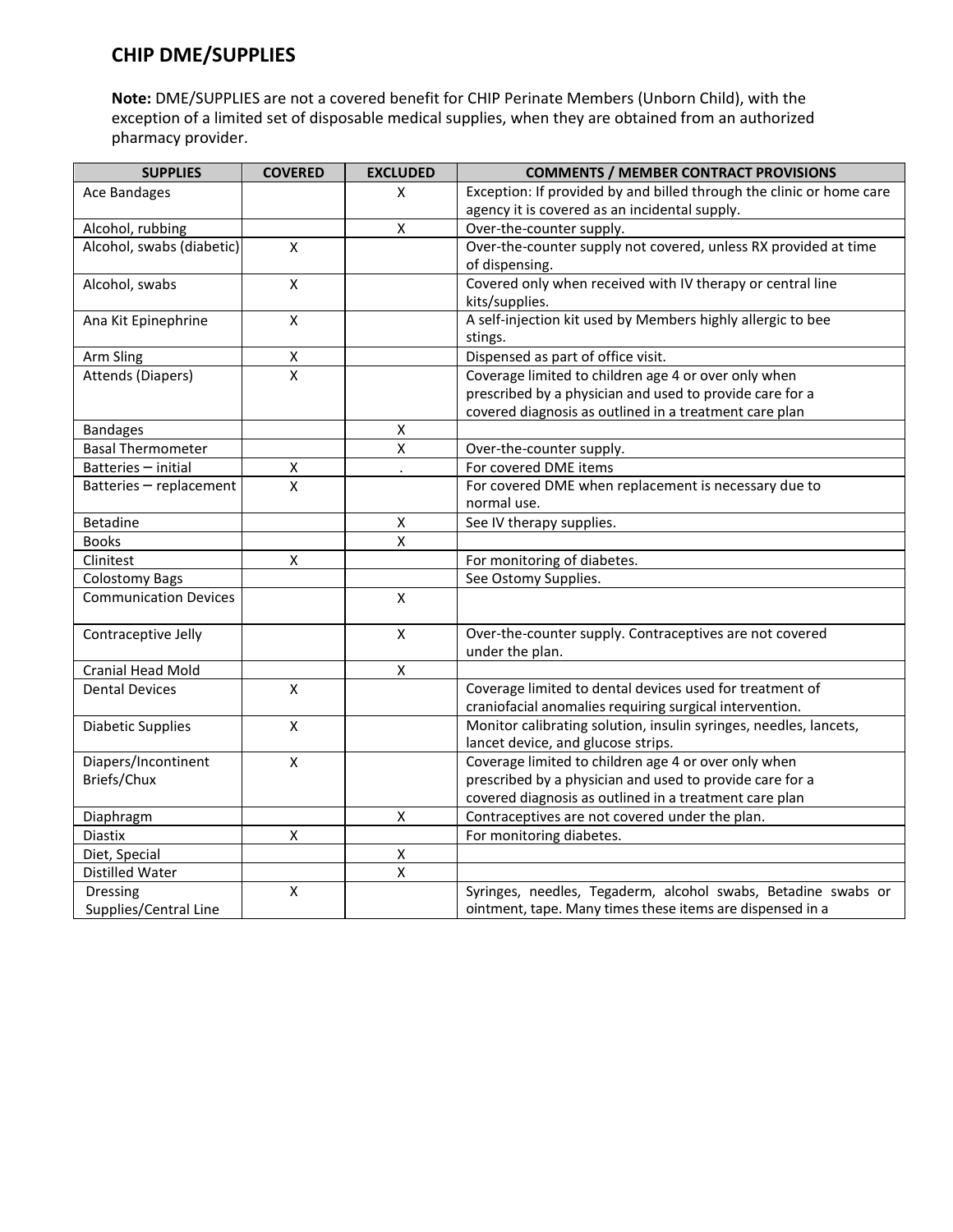| <b>SUPPLIES</b>                | <b>COVERED</b>     | <b>EXCLUDED</b>    | <b>COMMENTS / MEMBER CONTRACT PROVISIONS</b>                                                                                  |
|--------------------------------|--------------------|--------------------|-------------------------------------------------------------------------------------------------------------------------------|
|                                |                    |                    | kit when includes all necessary items for one dressing site                                                                   |
|                                |                    |                    | change.                                                                                                                       |
| Dressing<br>Supplies/Decubitus | $\pmb{\times}$     |                    | Eligible for coverage only if receiving covered home care for<br>wound care.                                                  |
| <b>Dressing</b>                | $\pmb{\mathsf{X}}$ |                    | Eligible for coverage only if receiving home IV therapy.                                                                      |
| Supplies/Peripheral            |                    |                    |                                                                                                                               |
| IV Therapy                     |                    |                    |                                                                                                                               |
| Dressing                       |                    | $\pmb{\mathsf{X}}$ |                                                                                                                               |
| Supplies/Other                 |                    |                    |                                                                                                                               |
| Dust Mask                      |                    | $\pmb{\mathsf{X}}$ |                                                                                                                               |
| Ear Molds                      | $\mathsf X$        |                    | Custom made, post inner or middle ear surgery                                                                                 |
| Electrodes                     | $\pmb{\mathsf{X}}$ |                    | Eligible for coverage when used with a covered DME.                                                                           |
| <b>Enema Supplies</b>          |                    | $\pmb{\mathsf{X}}$ | Over-the-counter supply.                                                                                                      |
| <b>Enteral Nutrition</b>       | $\pmb{\mathsf{X}}$ |                    | Necessary supplies (e.g., bags, tubing, connectors, catheters, etc.)                                                          |
| Supplies                       |                    |                    | are eligible for coverage. Enteral nutrition products are not<br>covered except for those prescribed for hereditary metabolic |
|                                |                    |                    | disorders, a non-function or disease of the structures that                                                                   |
|                                |                    |                    | normally permit food to reach the small bowel, or malabsorption                                                               |
|                                |                    |                    | due to disease                                                                                                                |
| Eye Patches                    | X                  |                    | Covered for Members with amblyopia.                                                                                           |
| Formula                        |                    | X                  | Exception: Eligible for coverage only for chronic hereditary                                                                  |
|                                |                    |                    | metabolic disorders a non-function or disease of the structures                                                               |
|                                |                    |                    | that normally permit food to reach the small bowel; or                                                                        |
|                                |                    |                    | malabsorption due to disease (expected to last longer than 60                                                                 |
|                                |                    |                    | Days when prescribed by the physician and authorized by plan.)                                                                |
|                                |                    |                    | Physician documentation to justify prescription of formula must                                                               |
|                                |                    |                    | include:                                                                                                                      |
|                                |                    |                    | Identification of a metabolic disorder, dysphagia that results<br>in a medical need for a liquid diet, presence of a          |
|                                |                    |                    | gastrostomy, or disease resulting in malabsorption that                                                                       |
|                                |                    |                    | requires a medically necessary nutritional product                                                                            |
|                                |                    |                    | Does not include formula:                                                                                                     |
|                                |                    |                    | For Members who could be sustained on an age-<br>$\bullet$                                                                    |
|                                |                    |                    | appropriate diet.                                                                                                             |
|                                |                    |                    | Traditionally used for infant feeding<br>$\bullet$                                                                            |
|                                |                    |                    | In pudding form (except for clients with documented<br>$\bullet$                                                              |
|                                |                    |                    | oropharyngeal motor dysfunction who receive greater                                                                           |
|                                |                    |                    | than 50 percent of their daily caloric intake from this                                                                       |
|                                |                    |                    | product)                                                                                                                      |
|                                |                    |                    | For the primary diagnosis of failure to thrive, failure to<br>$\bullet$                                                       |
|                                |                    |                    | gain weight, or lack of growth or for infants less than                                                                       |
|                                |                    |                    | twelve months of age unless medical necessity is<br>documented and other criteria, listed above, are met.                     |
|                                |                    |                    |                                                                                                                               |
|                                |                    |                    | Food thickeners, baby food, or other regular grocery products                                                                 |
|                                |                    |                    | that can be blenderized and used with an enteral system that are                                                              |
|                                |                    |                    | not medically necessary, are not covered, regardless of whether                                                               |
|                                |                    |                    | these regular food products are taken orally or parenterally.                                                                 |
| Gloves                         |                    | X                  | Exception: Central line dressings or wound care provided by                                                                   |
|                                |                    |                    | home care agency.                                                                                                             |
| Hydrogen Peroxide              |                    | Χ                  | Over-the-counter supply.                                                                                                      |
| <b>Hygiene Items</b>           |                    | X                  |                                                                                                                               |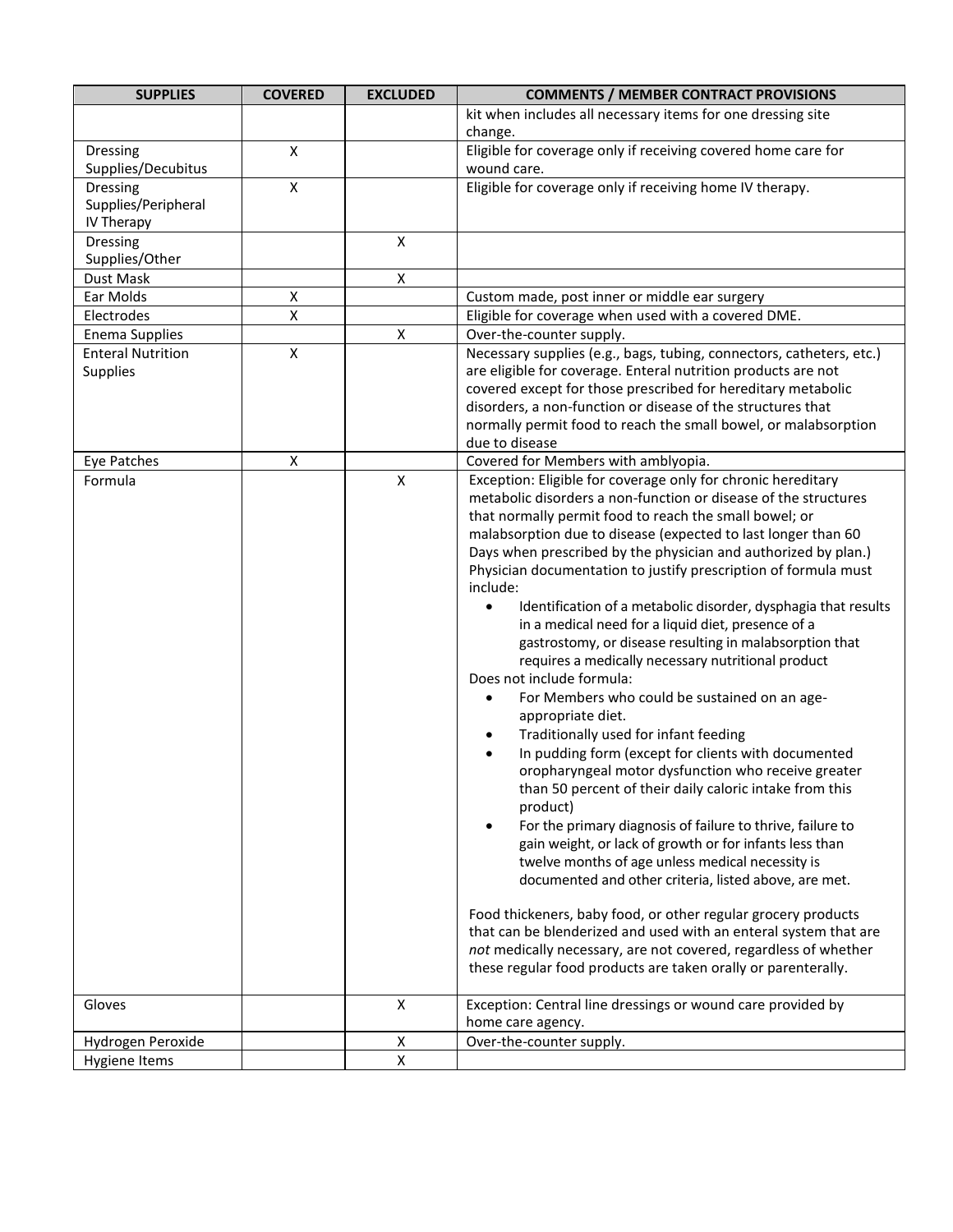| <b>SUPPLIES</b>          | <b>COVERED</b>          | <b>EXCLUDED</b> | <b>COMMENTS / MEMBER CONTRACT PROVISIONS</b>                                     |
|--------------------------|-------------------------|-----------------|----------------------------------------------------------------------------------|
| <b>Incontinent Pads</b>  | Χ                       |                 | Coverage limited to children age 4 or over only when                             |
|                          |                         |                 | prescribed by a physician and used to provide care for a                         |
|                          |                         |                 | covered diagnosis as outlined in a treatment care plan                           |
| Insulin Pump             | $\mathsf{X}$            |                 | Supplies (e.g., infusion sets, syringe reservoir and dressing, etc.) are         |
| (External) Supplies      |                         |                 | eligible for coverage if the pump is a covered item.                             |
| Irrigation Sets,         | $\pmb{\times}$          |                 | Eligible for coverage when used during covered home care for                     |
| <b>Wound Care</b>        |                         |                 | wound care.                                                                      |
| Irrigation Sets,         | $\overline{\mathsf{x}}$ |                 | Eligible for coverage for individual with an indwelling urinary                  |
| Urinary                  |                         |                 | catheter.                                                                        |
| IV Therapy Supplies      | $\pmb{\mathsf{X}}$      |                 | Tubing, filter, cassettes, IV pole, alcohol swabs, needles, syringes             |
|                          |                         |                 | and any other related supplies necessary for home IV therapy.                    |
| K-Y Jelly                |                         | Χ               | Over-the-counter supply.                                                         |
| Lancet Device            | $\pmb{\mathsf{X}}$      |                 | Limited to one device only.                                                      |
| Lancets                  | $\pmb{\mathsf{X}}$      |                 | Eligible for individuals with diabetes.                                          |
| Med Ejector              | $\pmb{\mathsf{X}}$      |                 |                                                                                  |
| Needles and              |                         |                 | See Diabetic Supplies                                                            |
| Syringes/Diabetic        |                         |                 |                                                                                  |
| Needles and              |                         |                 | See IV Therapy and Dressing Supplies/Central Line.                               |
| Syringes/IV and          |                         |                 |                                                                                  |
| Central Line             |                         |                 |                                                                                  |
| Needles and              | X                       |                 | Eligible for coverage if a covered IM or SubQ medication is                      |
| Syringes/Other           |                         |                 | being administered at home.                                                      |
| <b>Normal Saline</b>     |                         |                 | See Saline, Normal                                                               |
| Novopen                  | X                       |                 |                                                                                  |
| <b>Ostomy Supplies</b>   | $\mathsf X$             |                 | Items eligible for coverage include: belt, pouch, bags, wafer,                   |
|                          |                         |                 | face plate, insert, barrier, filter, gasket, plug, irrigation                    |
|                          |                         |                 | kit/sleeve, tape, skin prep, adhesives, drain sets, adhesive                     |
|                          |                         |                 | remover, and pouch deodorant.                                                    |
|                          |                         |                 | Items not eligible for coverage include: scissors, room                          |
|                          |                         |                 | deodorants, cleaners, rubber gloves, gauze, pouch covers,<br>soaps, and lotions. |
| Parenteral               | $\pmb{\mathsf{X}}$      |                 | Necessary supplies (e.g., tubing, filters, connectors, etc.) are                 |
| Nutrition/Supplies       |                         |                 | eligible for coverage when the Health Plan has authorized the                    |
|                          |                         |                 | parenteral nutrition.                                                            |
| Saline, Normal           | $\pmb{\mathsf{X}}$      |                 | Eligible for coverage:                                                           |
|                          |                         |                 | a)<br>when used to dilute medications for nebulizer treatments;                  |
|                          |                         |                 | as part of covered home care for wound care;<br>b)                               |
|                          |                         |                 | $\mathbf{c}$<br>for indwelling urinary catheter irrigation.                      |
| <b>Stump Sleeve</b>      | X                       |                 |                                                                                  |
| <b>Stump Socks</b>       | $\pmb{\mathsf{X}}$      |                 |                                                                                  |
| <b>Suction Catheters</b> | X                       |                 |                                                                                  |
| Syringes                 |                         |                 | See Needles/Syringes.                                                            |
| Tape                     |                         |                 | See Dressing Supplies, Ostomy Supplies, IV Therapy                               |
|                          |                         |                 | Supplies.                                                                        |
| Tracheostomy             | $\mathsf{X}$            |                 | Cannulas, Tubes, Ties, Holders, Cleaning Kits, etc. are                          |
| <b>Supplies</b>          |                         |                 | eligible for coverage.                                                           |
| <b>Under Pads</b>        |                         |                 | See Diapers/Incontinent Briefs/Chux.                                             |
| Unna Boot                | $\pmb{\mathsf{X}}$      |                 | Eligible for coverage when part of wound care in the home                        |
|                          |                         |                 | setting. Incidental charge when applied during office visit.                     |
| Urinary, External        |                         | X               | Exception: Covered when used by incontinent male where                           |
| Catheter & Supplies      |                         |                 | injury to the urethra prohibits use of an indwelling catheter                    |
|                          |                         |                 | ordered by the PCP and approved by the plan                                      |